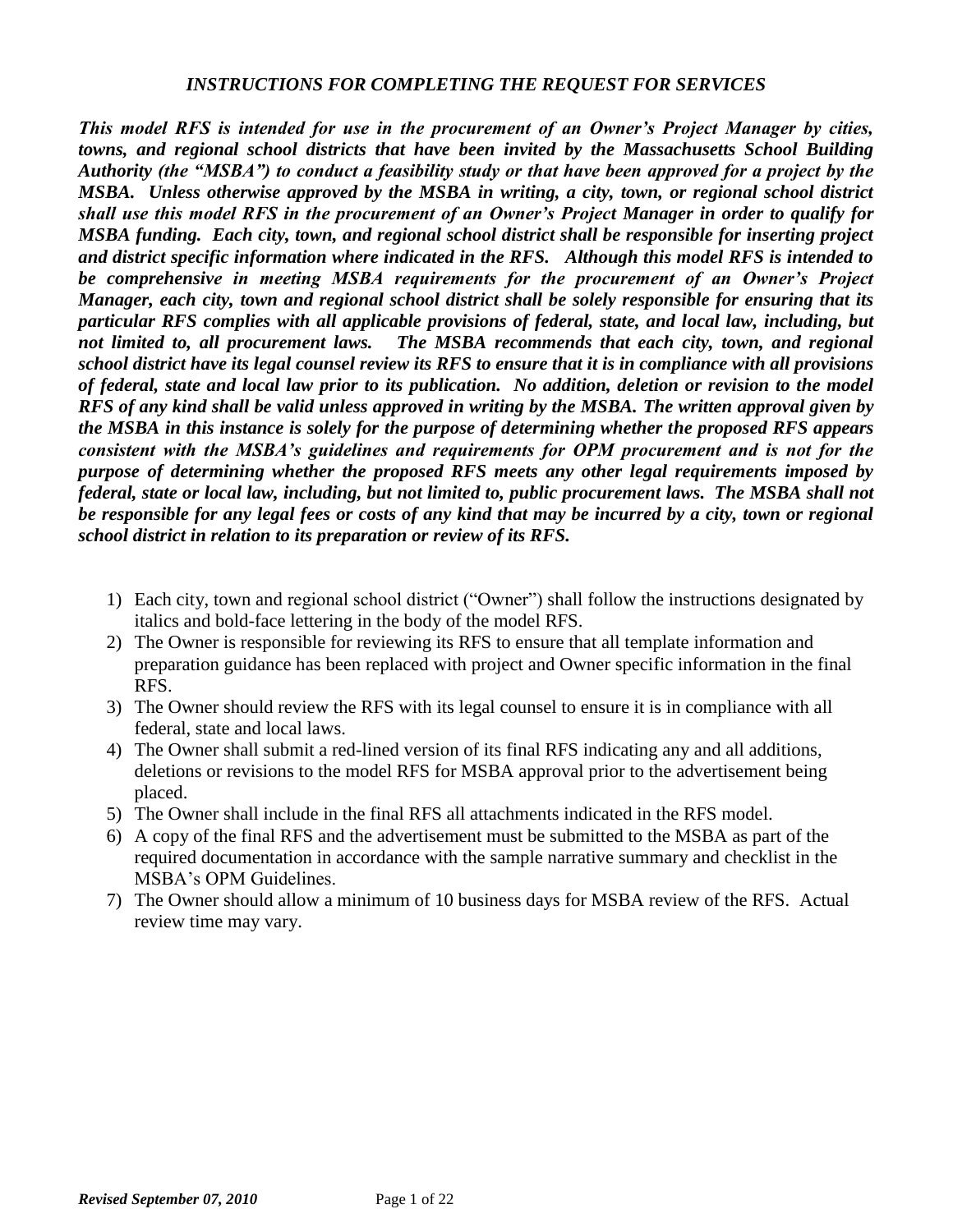**This model RFS is intended for use in the procurement of an Owner's Project Manager by cities, towns, and regional school districts that have been invited by the Massachusetts School Building Authority (the "MSBA") to conduct a feasibility study or that have been approved for a project by the MSBA. Unless otherwise approved by the MSBA in writing, a city, town, or regional school district shall use this model RFS in the procurement of an Owner's Project Manager in order to qualify for MSBA funding. Each city, town, and regional school district shall be responsible for inserting project and district specific information where indicated in the RFS. Although this model RFS is intended to be comprehensive in meeting MSBA requirements for the procurement of an Owner's Project Manager, each city, town and regional school district shall be solely responsible for ensuring that its particular RFS complies with all applicable provisions of federal, state, and local law, including, but not limited to, all procurement laws. The MSBA recommends that each city, town, and regional school district have its legal counsel review its RFS to ensure that it is in compliance with all provisions of federal, state and local law prior to its publication. No addition, deletion or revision to the model RFS of any kind shall be valid unless approved in writing by the MSBA. The written approval given by the MSBA in this instance is solely for the purpose of determining whether the proposed RFS appears consistent with the MSBA's guidelines and requirements for OPM procurement and is not for the purpose of determining whether the proposed RFS meets any other legal requirements imposed by federal, state or local law, including, but not limited to, public procurement laws. The MSBA shall not be responsible for any legal fees or costs of any kind that may be incurred by a city, town or regional school district in relation to its preparation or review of its RFS.** 

# **REQUEST FOR OWNER'S PROJECT MANAGEMENT SERVICES (RFS)**

### **1. Introduction**

The *City/Town/Regional District*, ("Owner") is seeking the services of a qualified "Owner's Project Manager" as defined in Massachusetts General Laws Chapter 149, Section 44A½ and as further defined by the provisions of this RFS, to provide Project Management Services for the design, construction, addition to and /or renovation of the *(Identify prioritized school)* ("School") in **\_\_\_\_\_\_\_\_\_\_\_\_\_\_\_\_\_\_\_\_\_\_**, Massachusetts ("Project").

The Owner is requesting the services of an Owner's Project Manager to represent the Owner during the feasibility study and schematic design phases of the project initially. Subject to the approval of the Project by the Massachusetts School Building Authority (the "MSBA") and further subject to continued funding authorized by the (City/Town/Regional District), the contract between the Owner and the Owner's Project Manager may be amended to include continued Project Management Services through design development, construction documents, bid and award, construction and final closeout of the potential Project. A potential approved Project may include a renovation of the existing School, a renovation and addition of the existing School and/or new construction. The estimated total project costs of an approved potential Project may range from \$*X* to \$*Y* depending upon the solution that is agreed upon by the Owner and the MSBA and that is ultimately approved by a vote of the MSBA.

#### **2. Background**

*(The Owner may choose to provide background information regarding the City or Town or District, School Building Committee structure, District's grade configuration, school facility inventory and/or any other information that it considers pertinent to this Request for Services.)*

#### **3. Project Description, Objectives and Scope of Services**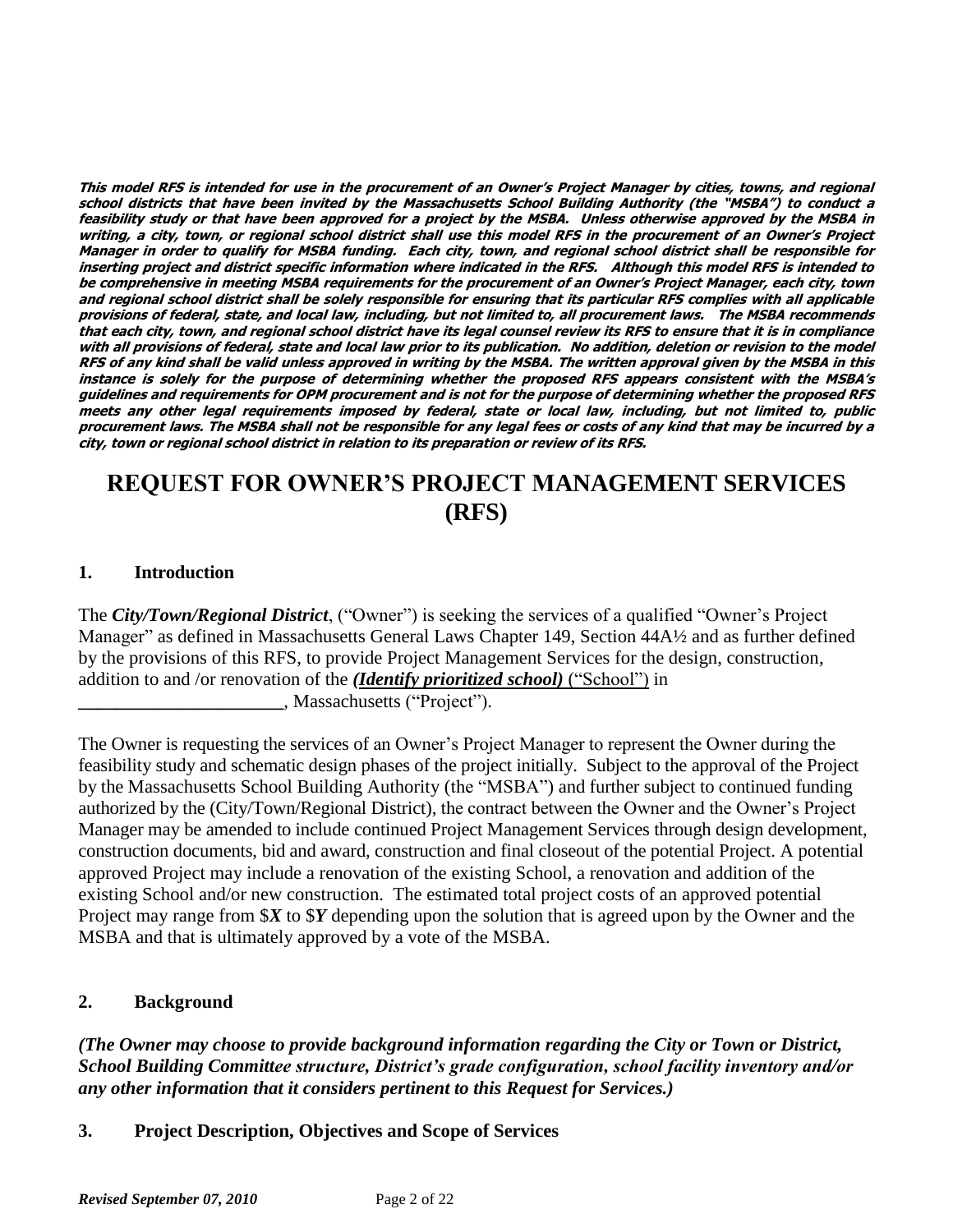On or about *(date)*, the Owner submitted a Statement of Interest (Attachment A) to the MSBA for *(Identify prioritized school)*. The MSBA is an independent public authority that administers and funds a program for grants to eligible cities, towns, and regional school districts for school construction and renovation projects. The MSBA's grant program is discretionary, and no city, town, or regional school district has any entitlement to any funds from the MSBA. At the *XXX* Board of Directors meeting, the MSBA voted to issue an invitation to the Owner to conduct a feasibility study for this Statement of Interest to identify and study possible solutions and, through a collaborative process with the MSBA, reach a mutually-agreed upon solution. The MSBA has not approved a Project and the results of this feasibility study may or may not result in an approved Project.

It is anticipated that the feasibility study will review the problems identified in the Statement of Interest at the *(Identify prioritized school) {Provide specific information regarding the identified school including, but not limited to, total square footage, site information, age of building, building conditions and problems, current grade structure and enrollment.}*

Project Objectives under consideration by the Owner include:

*(Some examples of objectives are shown below. These may or may not apply to this Request for Services and/or the Owner may have others.)*

- *Identification of community concerns that may impact study options;*
- *Identification of specific milestone requirements and/or constraints of the District – e.g. Town votes, swing space, occupancy issues;*
- *Life cycle costs of operating the School as it relates to future operational budgets;*
- *Massachusetts MA-CHPS criteria or US Green Building Council's LEED for Schools Rating System*
- *CM-at-Risk Delivery Method.*

The required scope of services is set forth in Article 8 of the standard contract for Owner's Project Management Services for a Design/Bid/Build project that is attached hereto as Attachment B and incorporated by reference herein. If the Owner determines to use a CM-at-Risk delivery method, this contract shall need to be amended and/or substituted. The work is divided into the Project Phases as listed in Attachment A of this contract. The durations of the Phases shown below are estimates only, based on the Owner's experience. Actual durations may vary depending upon the Project agreed upon by the Owner and the MSBA. The total duration of the Contract is estimated as follows:

| 1. Feasibility Study/Schematic Design Phase;                    | XX months |
|-----------------------------------------------------------------|-----------|
| 2. Design Development/Construction Documents/Bidding Phase; and | XX months |
| 3. Construction Phase.                                          | XX months |

### **4. Minimum Requirements and Evaluation Criteria:**

#### Minimum Requirements: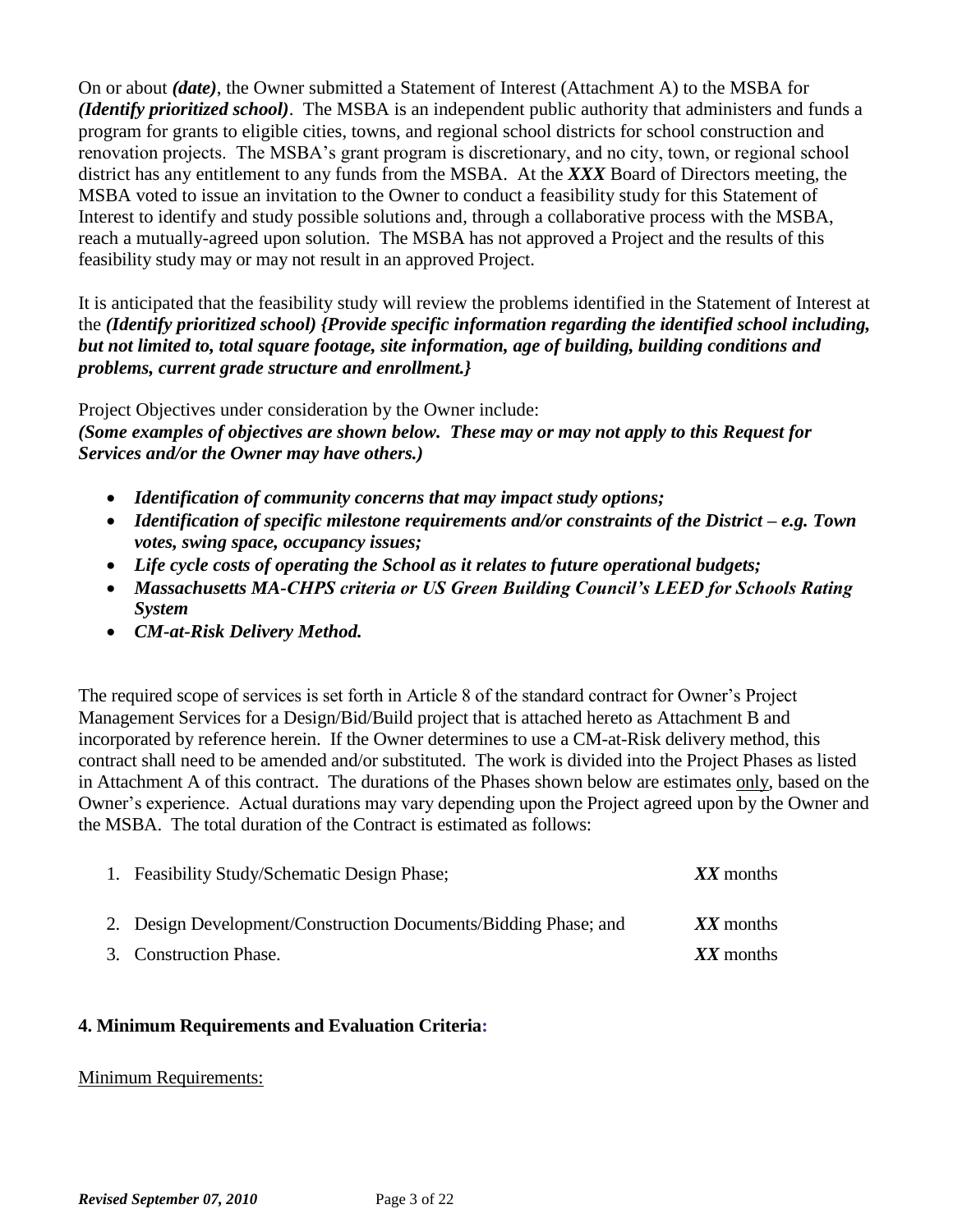In order to be eligible for selection, each Respondent must certify in its cover letter that it meets the following minimum requirements. Any Response that fails to include such certification in its response, demonstrating that these criteria have been met, will be rejected without further consideration.

Each Respondent must designate an individual who will serve as the Project Director. The Project Director shall be certified in the Massachusetts Certified Public Purchasing Officer Program as administered by the Inspector General of the Commonwealth of Massachusetts and must also meet the following minimum requirements:

- The Project Director shall be a person who is registered by the Commonwealth of Massachusetts as an architect or professional engineer and who has at least 5 years experience in the construction and supervision of construction and design of public buildings:
- or,
- if not registered as an architect or professional engineer, the Project Director must be a person who has at least 7 years experience in the construction and supervision of construction and design of public buildings.

## Evaluation Criteria

In addition to the minimum requirements set forth above, all Respondents must demonstrate that they have significant experience, knowledge and abilities with respect to public construction projects, particularly involving the construction and renovation of K-12 schools in Massachusetts. The Owner will evaluate Responses based on criteria that shall include, but not be limited to, the following:

### *(The Owner should designate a specific number of points to each criterion listed below based on the relative importance the Owner places in each criterion.)*

- 1) Past performance of the Respondent, if any, with regard to public, private, DOE funded and MSBA-funded school projects across the Commonwealth, as evidenced by :
	- a) Documented performance on previous projects as set forth in Attachment C, including the number of projects managed, project dollar value, number and percentage completed on time, number and dollar value of change orders, average number of projects per project manager per year, number of accidents and safety violations, dollar value of any safety fines, and number and outcome of any legal actions;
	- b) Satisfactory working relationship with designers, contractors, Owner, the MSBA and local officials.
- 2) Thorough knowledge of the Massachusetts State Building Code, regulations related to the Americans with Disabilities Act, and all other pertinent codes and regulations related to successful completion of the project.
- *3)* Thorough knowledge of Commonwealth construction procurement laws, regulations, policies and procedures, as amended by the 2004 Construction Reform laws. *(If the District is contemplating utilizing a CM-At-Risk, knowledge and experience with CM-At-Risk Procurement methodology should be included as a preferred evaluation criteria.)*
- 4) Management approach: Describe the Respondent's approach to providing the level and nature of services required as evidenced by proposed project staffing for a potential (hypothetical) proposed project for new construction of *X* square feet or renovation of *Y* square feet; proposed project management systems; effective information management; and examples of problem solving approaches to resolving issues that impact time and cost.
- 5) Key personnel: Provide an organizational chart that shows the interrelationship of key personnel to be provided by the Respondent for this project and that identifies the individuals and associated firms (if any) who will fill the roles of Project Director, Project Representative and any other key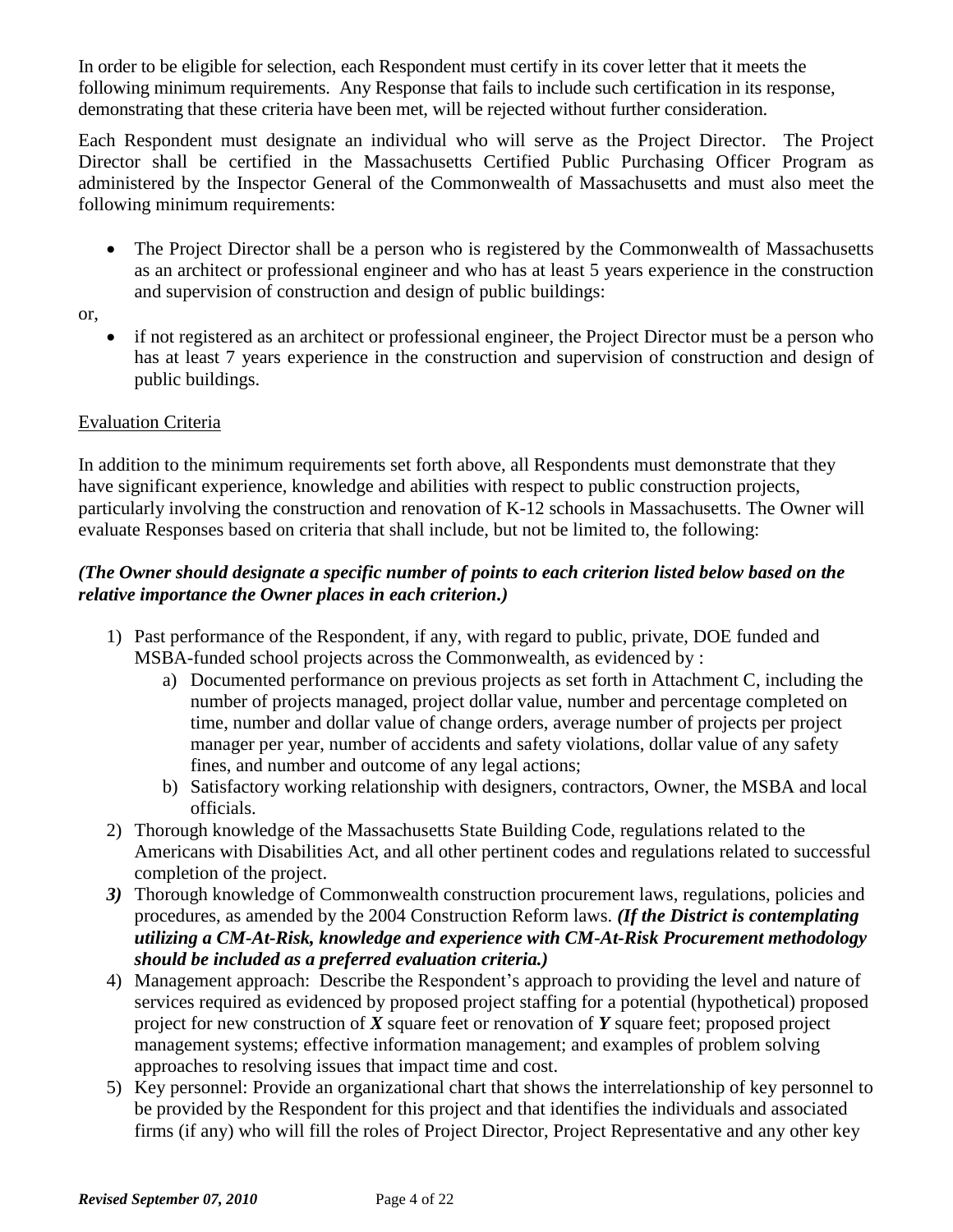roles identified by the Respondent, including but not limited to roles in design review, estimating, cost and schedule control. Specifically, describe the time commitment, experience and references for these key personnel including relevant experience in the supervision of construction of several projects that have been either successfully completed or in process that are similar in type, size, dollar value and complexity to the project being considered.

- 6) Capacity and skills: Identify existing employees by number and area of expertise (e.g. field supervision, cost estimating, schedule analysis, value engineering, constructability review, quality control and safety). Identify any services to be provided by Sub consultants.
- 7) Identify the Respondent's current and projected workload for projects estimated to cost in excess of \$1.5 million.
- 8) Familiarity with Massachusetts MA-CHPS criteria or US Green Building Council's LEED for Schools Rating System. Demonstrated experience working on high performance green buildings (if any), green building rating system used (e.g., MA-CHPS or LEED-S), life cycle cost analysis and recommendations to Owners about building materials, finishes etc., ability to assist in grant applications for funding and track Owner documentation for MA-CHPS or LEED-S prerequisites.
- 9) Thorough knowledge and demonstrated experience with life cycle cost analysis, cost estimating and value engineering with actual examples of recommendations and associated benefits to **Owners**
- 10) Knowledge of the purpose and practices of the services of Building Commissioning Consultants.
- 11) Financial Stability: Provide current balance sheet and income statement as evidence of the Respondent's financial stability and capacity to support the proposed contract.

In order to establish a short list of Respondents to be interviewed, the Owner will base its initial ranking of Respondents on the above Evaluation Criteria. The Owner will establish its final ranking of the shortlisted Respondents after conducting interviews and reference checks.

The Owner reserves the right to consider any other relevant criteria that it may deem appropriate, within its sole discretion, and such other relevant criteria as the MSBA may request. The Owner may or may not, within its sole discretion, seek additional information from Respondents.

This Request for Services, any addenda issued by the Owner, and the selected Respondent's response, will become part of the executed contract. The key personnel that the Respondent identifies in its response must be contractually committed for the Project. No substitution or replacement of key personnel or change in the Subconsultants identified in the response shall take place without the prior written approval of the Owner and the MSBA.

The selected Respondent(s) will be required to execute a Contract for Project Management Services with the Owner in the form that is attached hereto as Attachment B and incorporated by reference herein. Prior to execution of the Contract for Project Management Services with the Owner, the selected Respondent will be required to submit to the Owner a certificate of insurance that meets the requirements set forth in the Contract for Project Management Services.

Prior to execution of the Contract for Project Management Services, the fee for services shall be negotiated between the Owner and the selected Respondent to the satisfaction of the Owner, within its sole discretion. The initial fee structure will be negotiated through the Feasibility Study/Schematic Design Phase. The selected Respondent, however, will be required to provide pricing information for all Phases specified in the Contract at the time of fee negotiation.

## **5. Selection Process and Selection Schedule**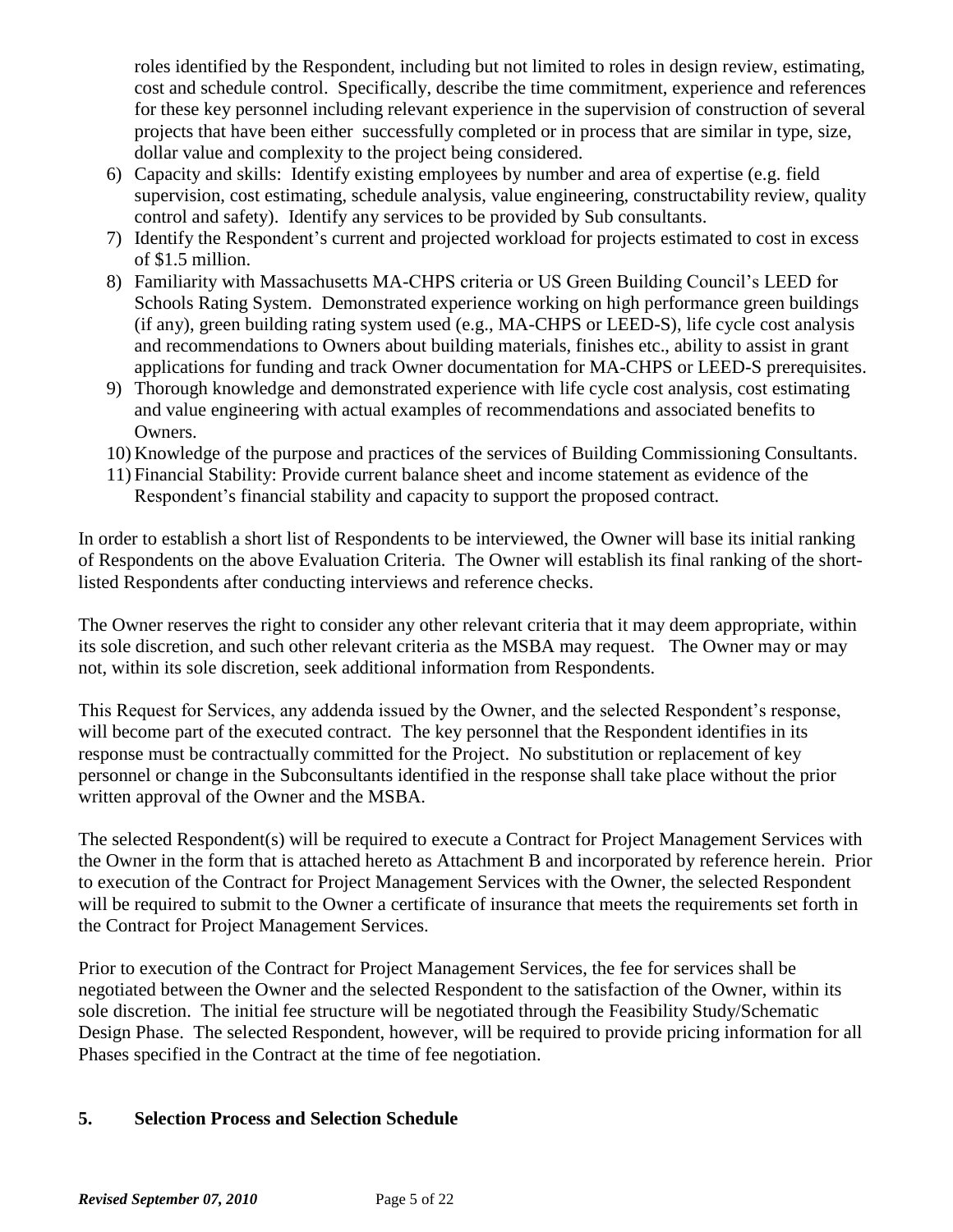### **Process**

*(The Owner needs to outline its local selection process that is qualifications based and in compliance with the MSBA's published guideline to procure the Owner's Project Management Services as generally outlined below. This process needs to include adequate documentation of ranking established during the selection process including scoring sheets (see suggested format for scoring sheets in OPM Guidelines, Attachment B) for each step (e.g. shortlisting and interviews). The Owner will be required to submit this documentation to the MSBA as part of the MSBA's review and approval process.)*

- *1) Identify the persons and/or entities responsible for reviewing responses (e.g. School Building Committee, subcommittee etc). Describe the process for reviewing minimum requirements as well the process for reviewing Evaluation Criteria. (Note: Committee should be prepared to rank all responses that meet the minimum requirements and to record the ranking on a scoring sheet.)*
- 2) Identified reviewers must rank the Responses based on the weighted evaluation criteria identified in the RFS and must short-list a minimum of three Responses.
- *3) Identify and describe the interview process and the Committee's basis of ranking after the interviews are conducted and references are checked.*
- *4) Outline how the Owner plans to negotiate the fee and what documentation the Owner will require.*
- 5) The Owner will commence fee negotiations with the first-ranked selection.
- 6) If the Owner is unable to negotiate a contract with the first-ranked selection, the Owner will then commence negotiations with its second-ranked selection and so on, until a contract is successfully negotiated and approved by the Owner.
- 7) First-ranked selection will be submitted to the MSBA for its approval.
- 8) The first-ranked selection may be asked to participate in a presentation to the MSBA and/or submit additional documentation, as required by MSBA, as part of the MSBA approval process.
- *9) The Owner may include its provisions to re-advertise if less than three responses are received or to re-advertise if fee negotiations fail.*

The following is a tentative schedule of the selection process, subject to change at the Owner's and MSBA's discretion.

- (Date) Advertise RFS in Central Register of the Commonwealth of Massachusetts and *a newspaper of general circulation in the area in which the project is located or to be located.*
- (Date) Informational meeting and site visit
- (Date) Last day for questions from Respondents
- (Date) Responses due
- (Date) Respondents short-listed
- (Date) Interview short-listed Respondents
- (Date) Negotiate with selected Respondent
- (Date) Final selection submitted to the MSBA for review and approval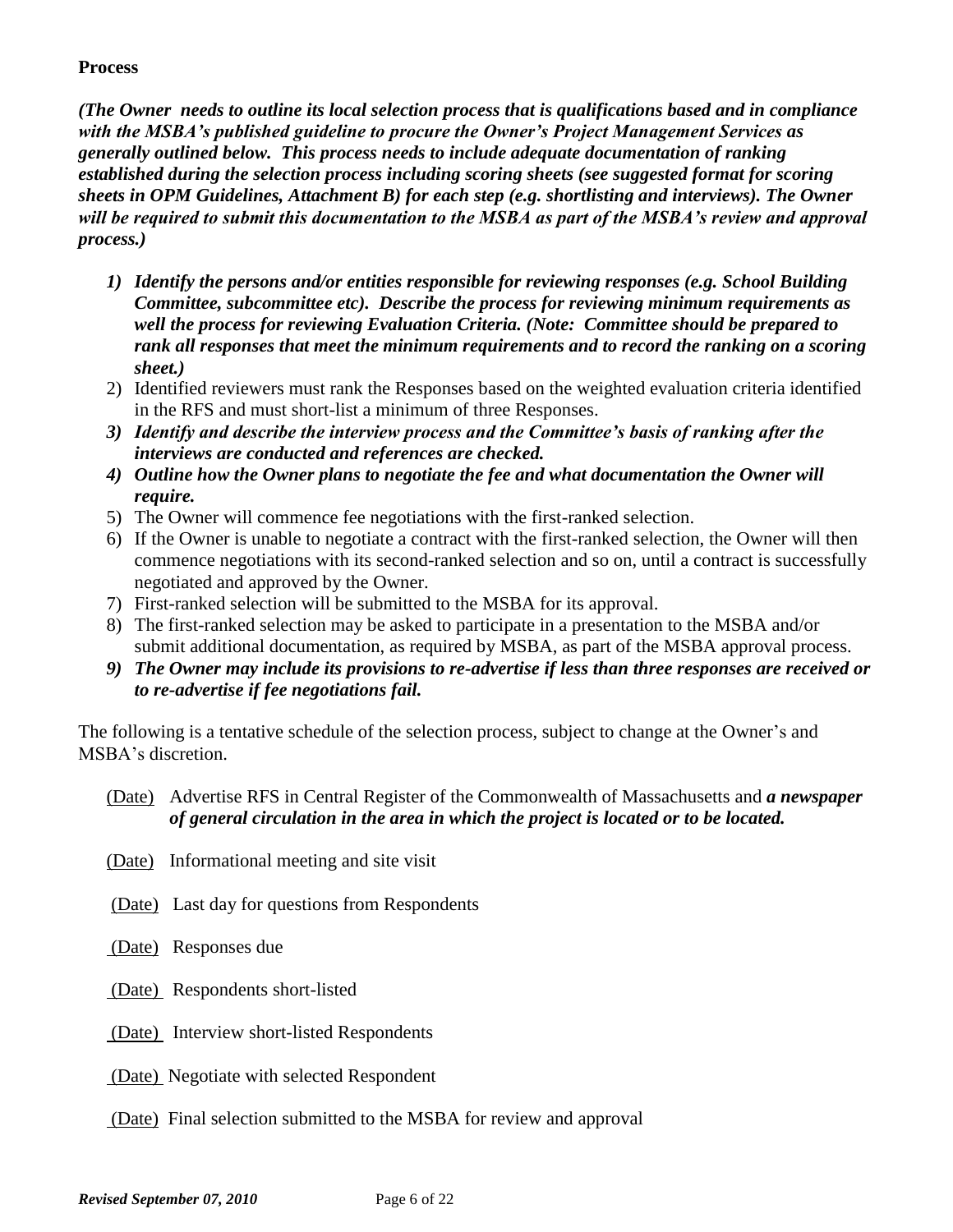### (Date) Execute contract

Requests for Services may be obtained from Name Address Phone Number On or after *(XXX yy, 2008).*

Any questions concerning this Request for Services must be submitted in writing to Name Address Phone Number Email Fax #

by the close of business on the date stated above.

Sealed Responses to the Requests for Services for Owner's Project Manager Services must be clearly labeled "Owner's Project Management Services for (*identify school*)" and delivered to

> Name Address Phone Number

**no later than (***identify time and due date of submittal***).** The Owner assumes no responsibility or liability for late delivery or receipt of Responses. All responses received after the stated submittal date and time will be judged to be unacceptable and will be returned unopened to the sender.

### **6. Requirements for content of response:**

Submit  $XX (xx)^{1}$  hard copies of the response to this Request for Services and one electronic version in PDF format on CD. All responses shall be:

- In ink or typewritten;
- Presented in an organized and clear manner;
- Must include the required forms in Attachment C;
- Must include all required certifications;
- Must include the following information:
- 1. Cover letter shall be a maximum of two pages in length and include:
	- a. An acknowledgement of any addendum issued to the RFS.
	- b. An acknowledgement that the Respondent has read the Request for Services. Respondent shall note any exceptions to the RFS in its cover letter.
	- c. An acknowledgement that the Respondent has read the Standard Contract. Respondent shall note any exceptions to the Standard Contract in its cover letter.

l <sup>1</sup> *The District should determine the number of copies required for its selection committee and other local representatives as needed. Please include two additional copies to be sent to the MSBA as part of the approval documentation required.*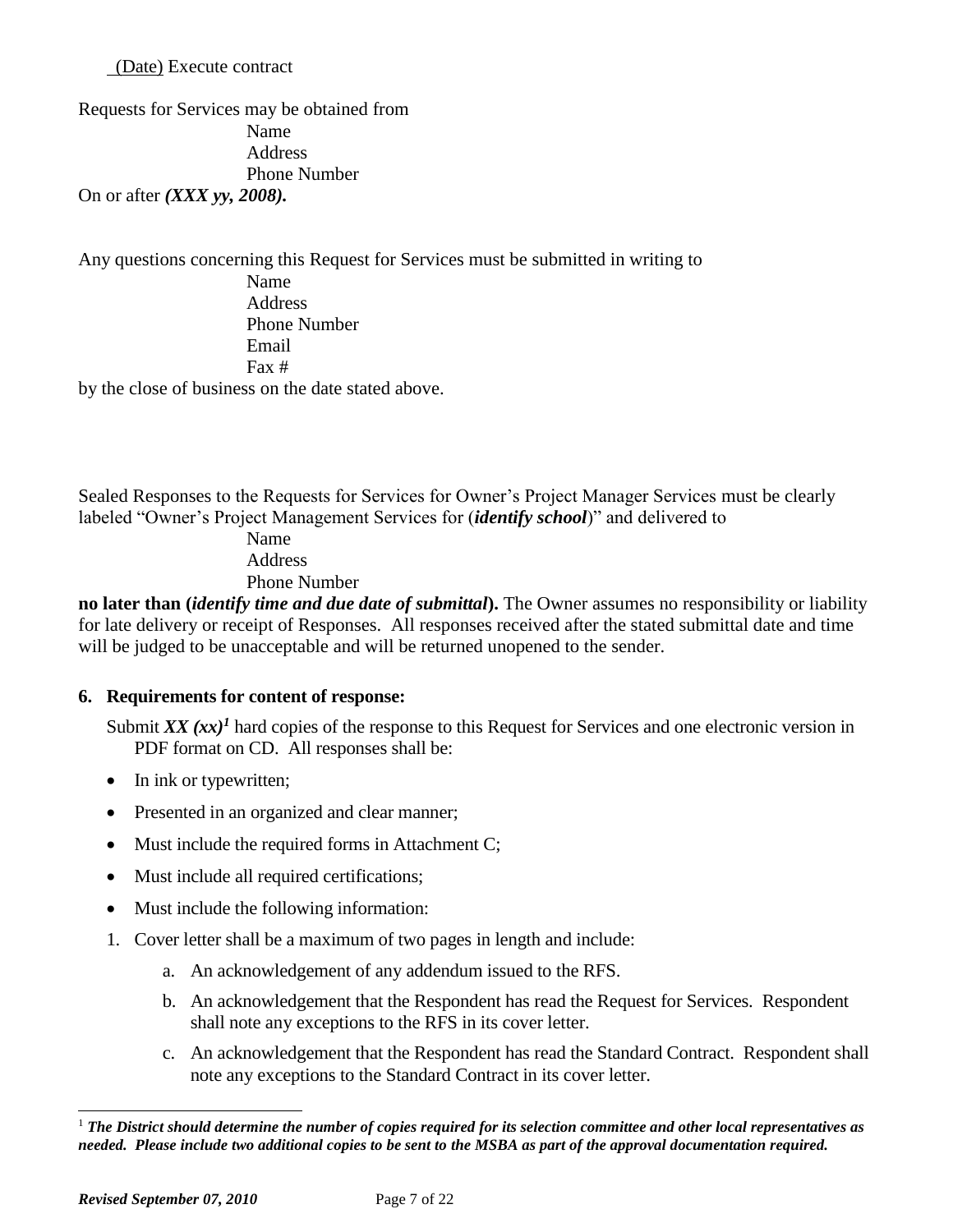- d. A specific statement regarding compliance with the minimum requirements identified in Item 4 of this Request for Services to include identification of registration, number of years of experience and where obtained (as supported by the resume section of Attachment C), as well as the date of the MCCPO certification. (A copy of the MCCPO certification should be attached to the cover letter).
- e. A description of the Respondent's organization and its history.
- f. The signature of an individual authorized to negotiate and execute the Contract for Project Management Services, in the form that is attached to the RFS, on behalf of the Respondent.
- g. The name, title, address, e-mail and telephone number of the contact person who can respond to requests for additional information.
- 2. Selection Criteria: The response shall address the Respondent's ability to meet the "Selection Criteria" Section including submittal of additional information as needed. The total length of the Response (including Attachment C only but excluding Attachments A, B and D) may not exceed twenty (20) single-sided numbered pages with a minimum acceptable font size of "12 pt" for all text.

Respondents may supplement this proposal with graphic materials and photographs that best demonstrate its project management capabilities of the team proposed for this project. **Limit this additional information to a maximum of 3 - 8½"x 11" pages, double-sided.**

Certifications: *The Owner shall list any and all certifications that the Respondent will be required to submit (e.g., certification regarding conflict of interest law). The Owner should consult with its legal counsel to determine what certifications may be required.*

### **7. Payment Schedule and Fee Explanation:**

The Owner will negotiate the fee for services dependent upon an evaluation of the level of effort required, job complexity, specialized knowledge required, estimated construction cost, comparison with past project fees, and other considerations. As construction cost is but one of several factors, a final construction figure in excess of the initial construction estimate will not, in and of itself, constitute a justification for an increased Owner's Project Manager fee.

## **8. Other Provisions**

### **A. Public Record**

All responses and information submitted in response to this RFS are subject to the Massachusetts Public Records Law, M.G.L. c. 66, § 10 and c. 4, § 7(26). Any statements in submitted responses that are inconsistent with the provisions of these statutes shall be disregarded.

## **B. Waiver/Cure of Minor Informalities, Errors and Omissions**

The Owner reserves the right to waive or permit cure of minor informalities, errors or omissions prior to the selection of a Respondent, and to conduct discussions with any qualified Respondents and to take any other measures with respect to this RFS in any manner necessary to serve the best interest of the Owner and its beneficiaries.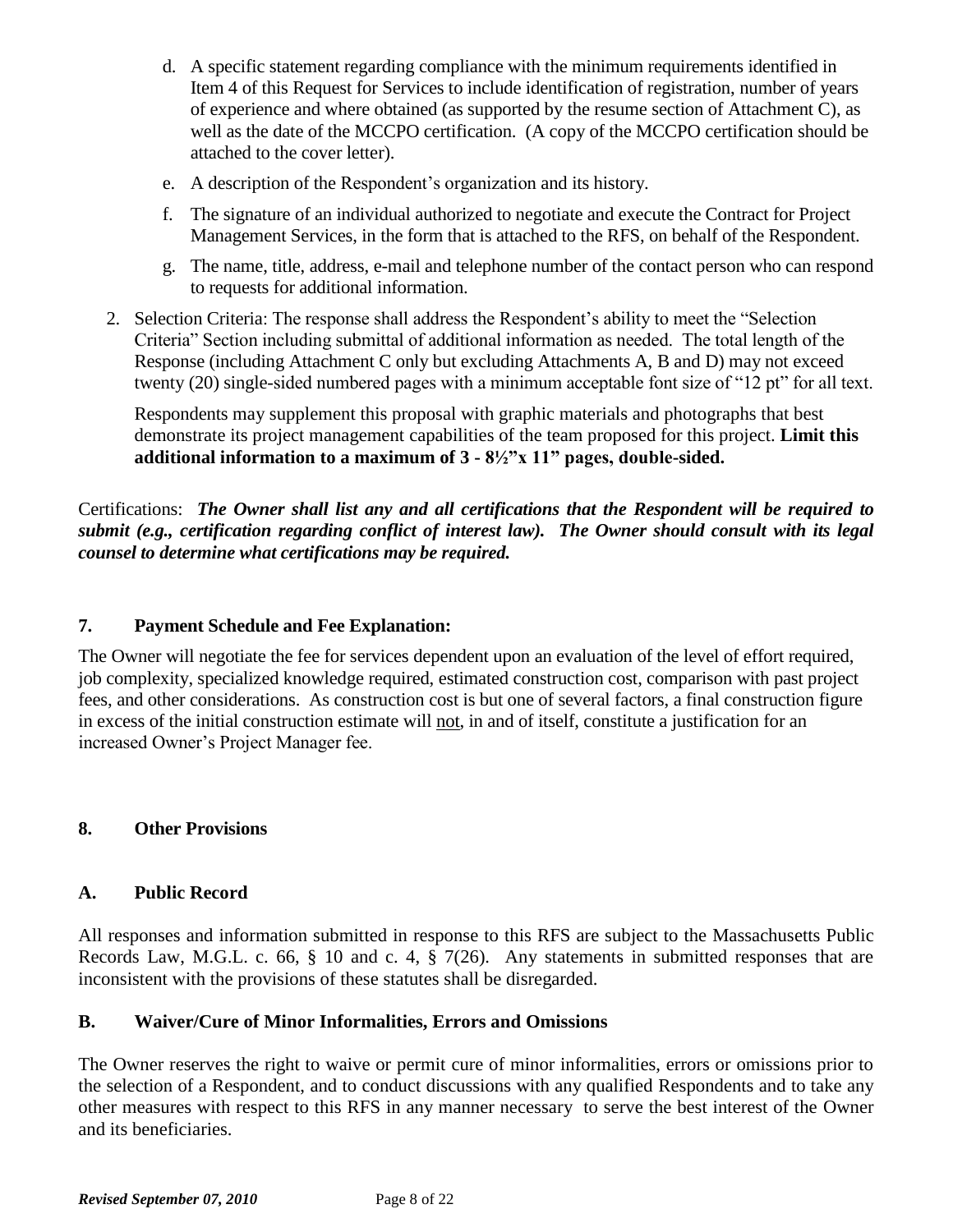### **C. Communications with the Owner**

The Owner's Procurement Officer for this Request for Services is:

Name Address Telephone: Facsimile:

Respondents that intend to submit a response are prohibited from contacting any of the Owner's staff other than the Procurement Officer. An exception to this rule applies to Respondents that currently do business with the Owner, but any contact made with persons other than the Procurement Officer must be limited to that business, and must not relate to this RFS. In addition, such respondents shall not discuss this RFS with any of the Owner's consultants, legal counsel or other advisors. *FAILURE TO OBSERVE THIS RULE MAY BE GROUNDS FOR DISQUALIFICATION.*

### **D. Costs**

Neither the Owner nor the MSBA will be liable for any costs incurred by any Respondent in preparing a response to this RFS or for any other costs incurred prior to entering into a Contract with an Owner's Project Manager approved by the MSBA.

### **E. Withdrawn/Irrevocability of Responses**

A Respondent may withdraw and resubmit their response prior to the deadline. No withdrawals or resubmissions will be allowed after the deadline.

### **F. Rejection of Responses, Modification of RFS**

The Owner reserves the right to reject any and all responses if the Owner determines, within its own discretion, that it is in the Owner's best interests to do so. This RFS does not commit the Owner to select any Respondent, award any contract, pay any costs in preparing a response, or procure a contract for any services. The Owner also reserves the right to cancel or modify this RFS in part or in its entirety, or to change the RFS guidelines. A Respondent may not alter the RFS or its components.

### **G. Subcontracting and Joint Ventures**

Respondent's intention to subcontract or partner or joint venture with other firm(s), individual or entity must be clearly described in the response.

### **H. Validity of Response**

Submitted responses must be valid in all respects for a minimum period of ninety (90) days after the submission deadline.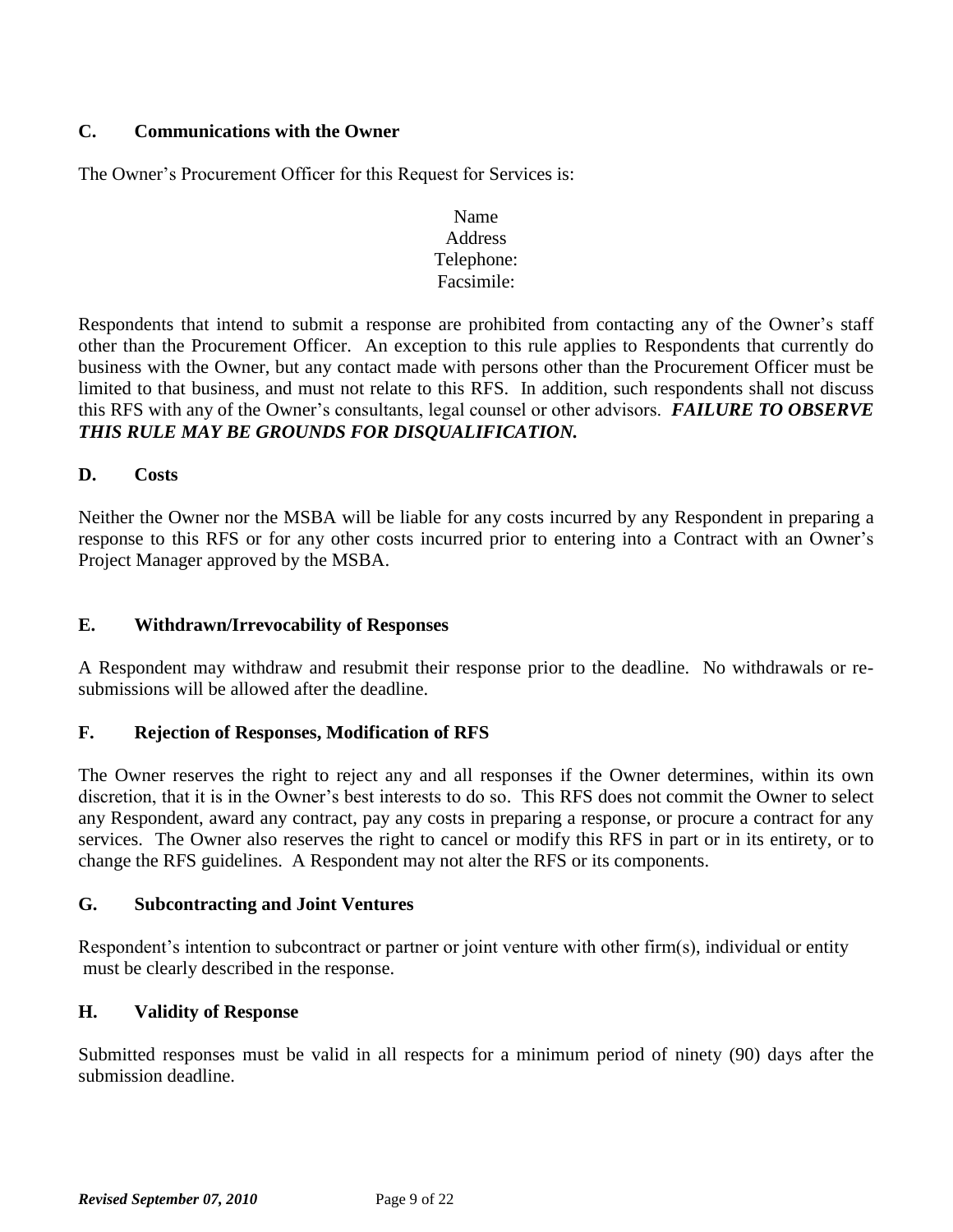### **FURTHER INFORMATION**

*The Owner should include any additional information that is required or that may assist Respondents in responding to the RFS.* 

#### ATTACHMENTS:

Attachment A: Statement of Interest Attachment B: Contract for Owner's Project Management Services Attachment C: OPM Application Form - May 2008 Attachment D: Required Certifications (*To be developed by the Owner)*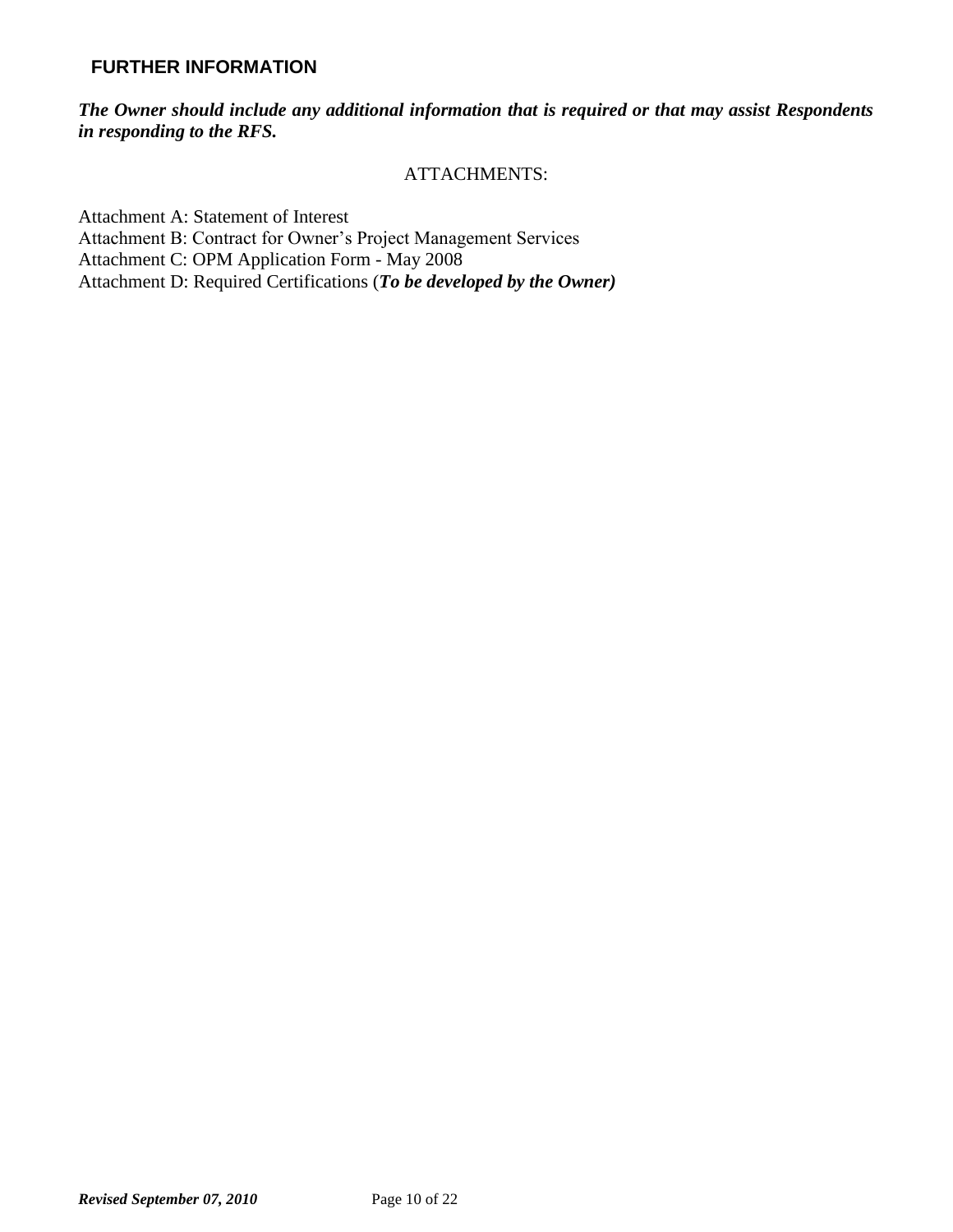# ATTACHMENT A STATEMENT OF INTEREST

# (DISTRICT TO ATTACH)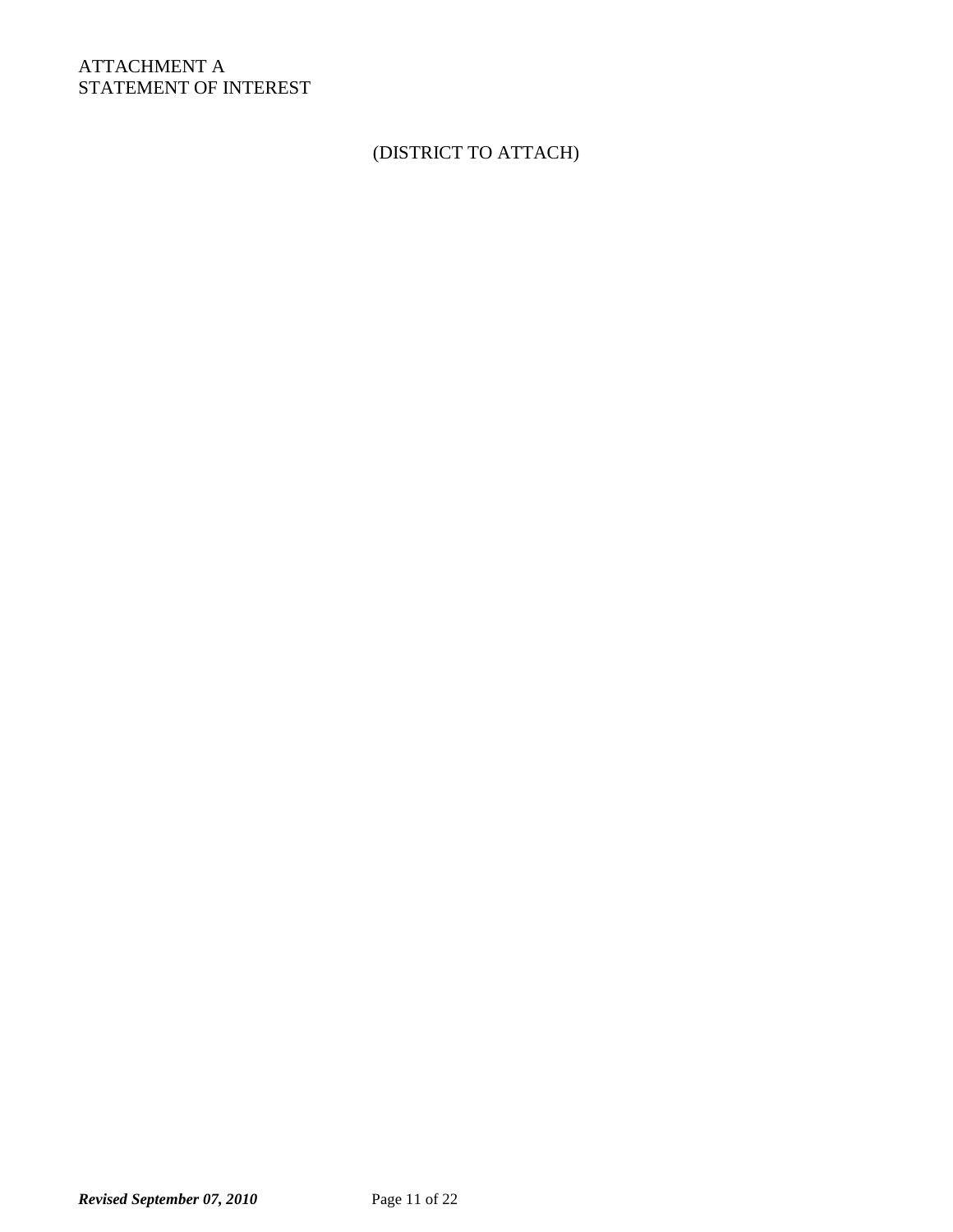## ATTACHMENT B MSBA STANDARD CONTRACT (Design/Bid/Build or CM-at-Risk)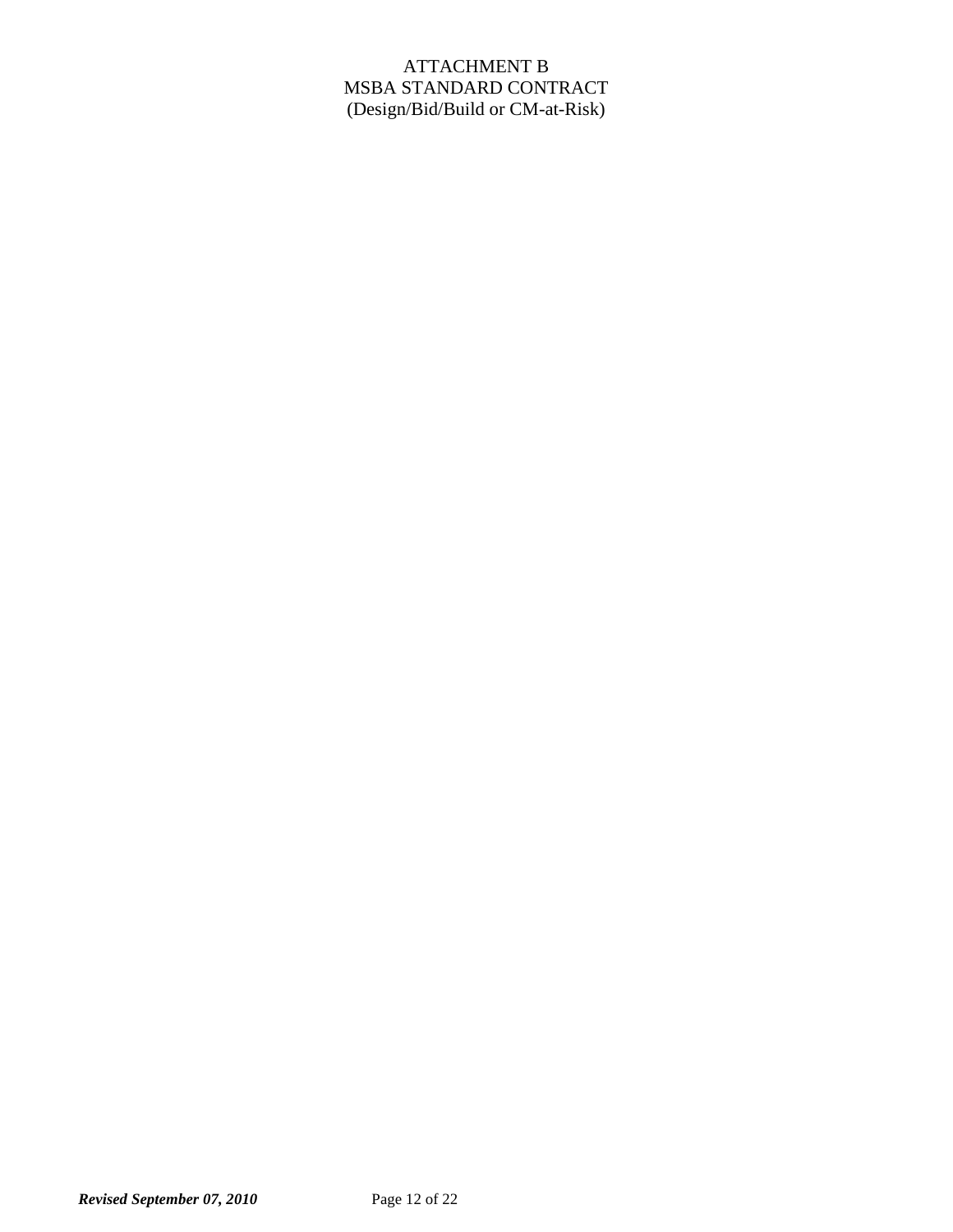# ATTACHMENT C

| <b>Owner's Project Manager Application Form - May 2008</b>                                                                                                                                                                             |                                                                                                                                                                                    |  |  |  |  |  |  |
|----------------------------------------------------------------------------------------------------------------------------------------------------------------------------------------------------------------------------------------|------------------------------------------------------------------------------------------------------------------------------------------------------------------------------------|--|--|--|--|--|--|
| 1. Project Name/Location for Which Firm is Filing:                                                                                                                                                                                     |                                                                                                                                                                                    |  |  |  |  |  |  |
| 1a. MSBA Project Number:                                                                                                                                                                                                               |                                                                                                                                                                                    |  |  |  |  |  |  |
| Respondent, Firm (Or Joint-Venture) - Name And Address Of Primary Office To<br>2a.<br>Perform The Work:                                                                                                                                | Name And Address Of Other Participating Offices Of The Prime Applicant, If Different From<br>2b.<br>Item 3a Above:                                                                 |  |  |  |  |  |  |
| Date Present And Predecessor Firms Were Established:<br>2c.                                                                                                                                                                            | Name And Address Of Parent Company, If Any:<br>2d.                                                                                                                                 |  |  |  |  |  |  |
| Federal ID#:<br>2e.                                                                                                                                                                                                                    | Name of Proposed Project Director:<br>2f.                                                                                                                                          |  |  |  |  |  |  |
| 3.<br>Period. Indicate Both The Total Number In Each Discipline):                                                                                                                                                                      | Personnel From Prime Firm Included In Question #2 Above By Discipline (List Each Person Only Once, By Primary Function -- Average Number Employed Throughout The Preceding 6 Month |  |  |  |  |  |  |
| Admin. Personnel<br><b>Cost Estimators</b><br>Architects<br>Electrical Engrs.<br>Environmental Engrs.<br>Acoustical Engrs.<br>Licensed Site Profs.<br>Civil Engrs.<br>Code Specialists<br>Mechanical Engrs.<br>Construction Inspectors | Other<br>Total                                                                                                                                                                     |  |  |  |  |  |  |
| 4.<br>Has this Joint-Venture previously worked together?<br>$\Box$ Yes                                                                                                                                                                 | $\Box$ No                                                                                                                                                                          |  |  |  |  |  |  |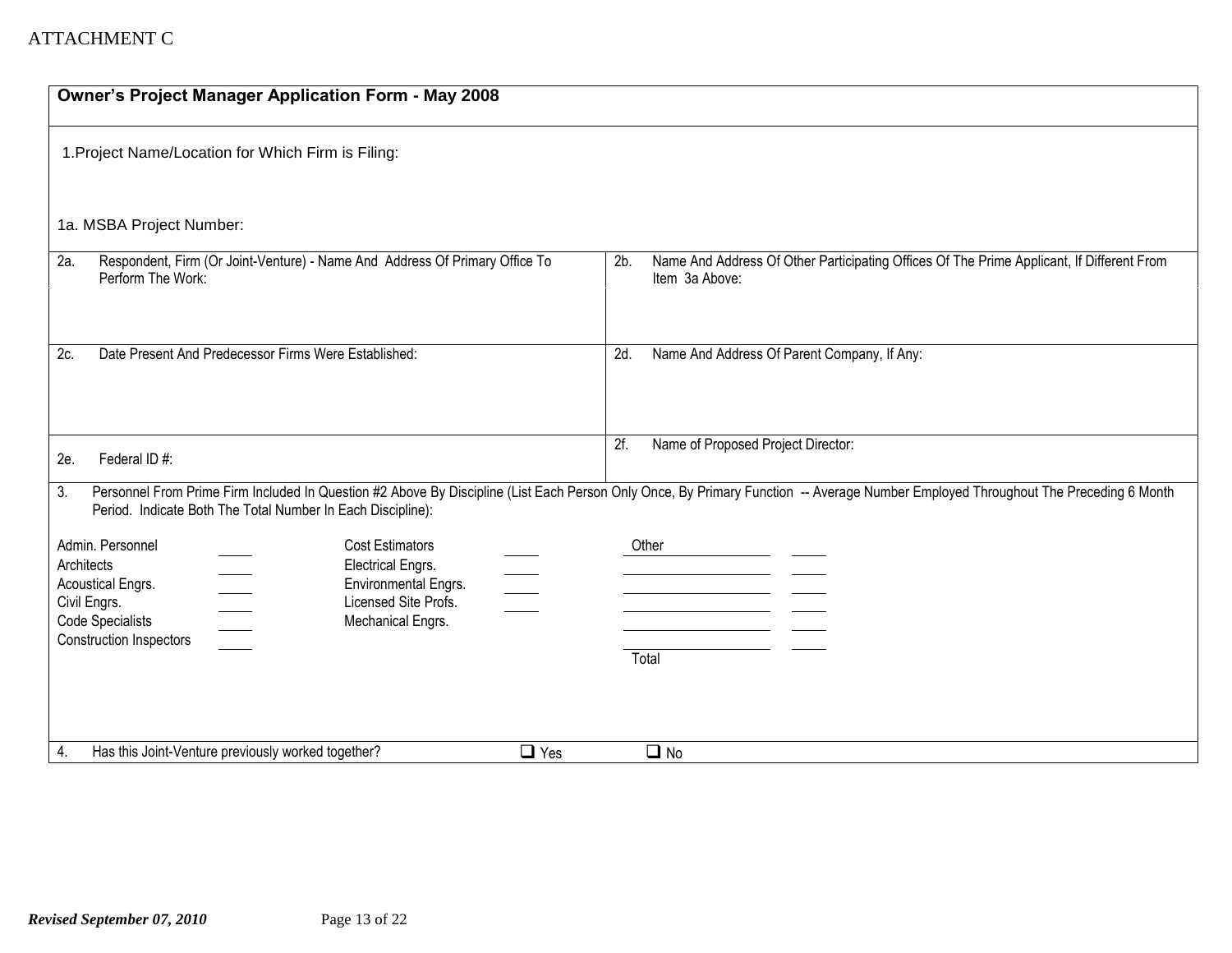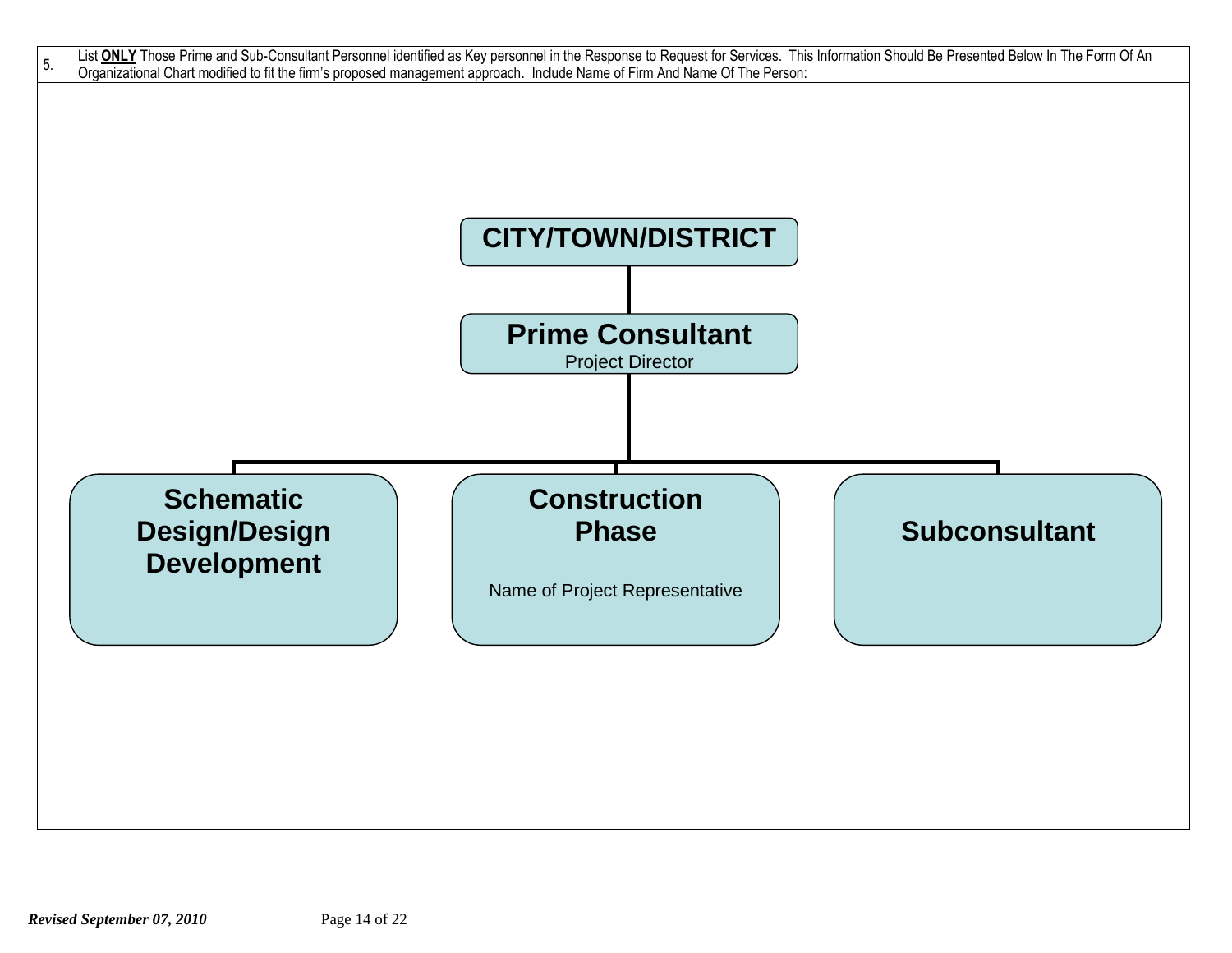| 6.  | Brief Resume for Key Personnel ONLY as indicated in the Request for Services. Resumes Should Be Consistent With The Persons Listed On The Organizational Chart In Question # 5.<br>Additional Sheets Should Be Provided Only As Required For The Number Of Key Personnel And They Must Be In The Format Provided. By Including A Firm As A Subconsultant, The Prime<br>Applicant Certifies That The Listed Firm Has Agreed To Work On This Project, Should The Team Be Selected. |    |                                                                                                                                 |  |  |  |  |
|-----|----------------------------------------------------------------------------------------------------------------------------------------------------------------------------------------------------------------------------------------------------------------------------------------------------------------------------------------------------------------------------------------------------------------------------------------------------------------------------------|----|---------------------------------------------------------------------------------------------------------------------------------|--|--|--|--|
| a.  | Name And Title Within Firm:                                                                                                                                                                                                                                                                                                                                                                                                                                                      | a. | Name And Title Within Firm:                                                                                                     |  |  |  |  |
| b.  | Project Assignment:                                                                                                                                                                                                                                                                                                                                                                                                                                                              | b. | Project Assignment:                                                                                                             |  |  |  |  |
| c.  | Name And Address Of Office In Which Individual Identified In 6a Resides:                                                                                                                                                                                                                                                                                                                                                                                                         | C. | Name And Address Of Office In Which Individual Identified In 6a Resides:                                                        |  |  |  |  |
| d.  | Years Experience: With This Firm:<br>With Other Firms:                                                                                                                                                                                                                                                                                                                                                                                                                           | d. | Years Experience: With This Firm:<br>With Other Firms:                                                                          |  |  |  |  |
| е.  | Education: Degree(s) /Year/Specialization                                                                                                                                                                                                                                                                                                                                                                                                                                        | е. | Education: Degree(s) /Year/Specialization                                                                                       |  |  |  |  |
| f.  | Date of MCCPO Certification:                                                                                                                                                                                                                                                                                                                                                                                                                                                     | f. | Date of MCCPO Certification:                                                                                                    |  |  |  |  |
| g.  | Applicable Registrations and Certifications :                                                                                                                                                                                                                                                                                                                                                                                                                                    | g. | Applicable Registrations and Certifications:                                                                                    |  |  |  |  |
| lh. | Current Work Assignments And Availability For This Project:                                                                                                                                                                                                                                                                                                                                                                                                                      | h. | Current Work Assignments And Availability For This Project                                                                      |  |  |  |  |
| j.  | Other Experience And Qualification Relevant To The Proposed Project: (Identify Firm By<br>Which Employed, If Not Current Firm):                                                                                                                                                                                                                                                                                                                                                  | i. | Other Experience And Qualification Relevant To The Proposed Project: (Identify Firm By<br>Which Employed, If Not Current Firm): |  |  |  |  |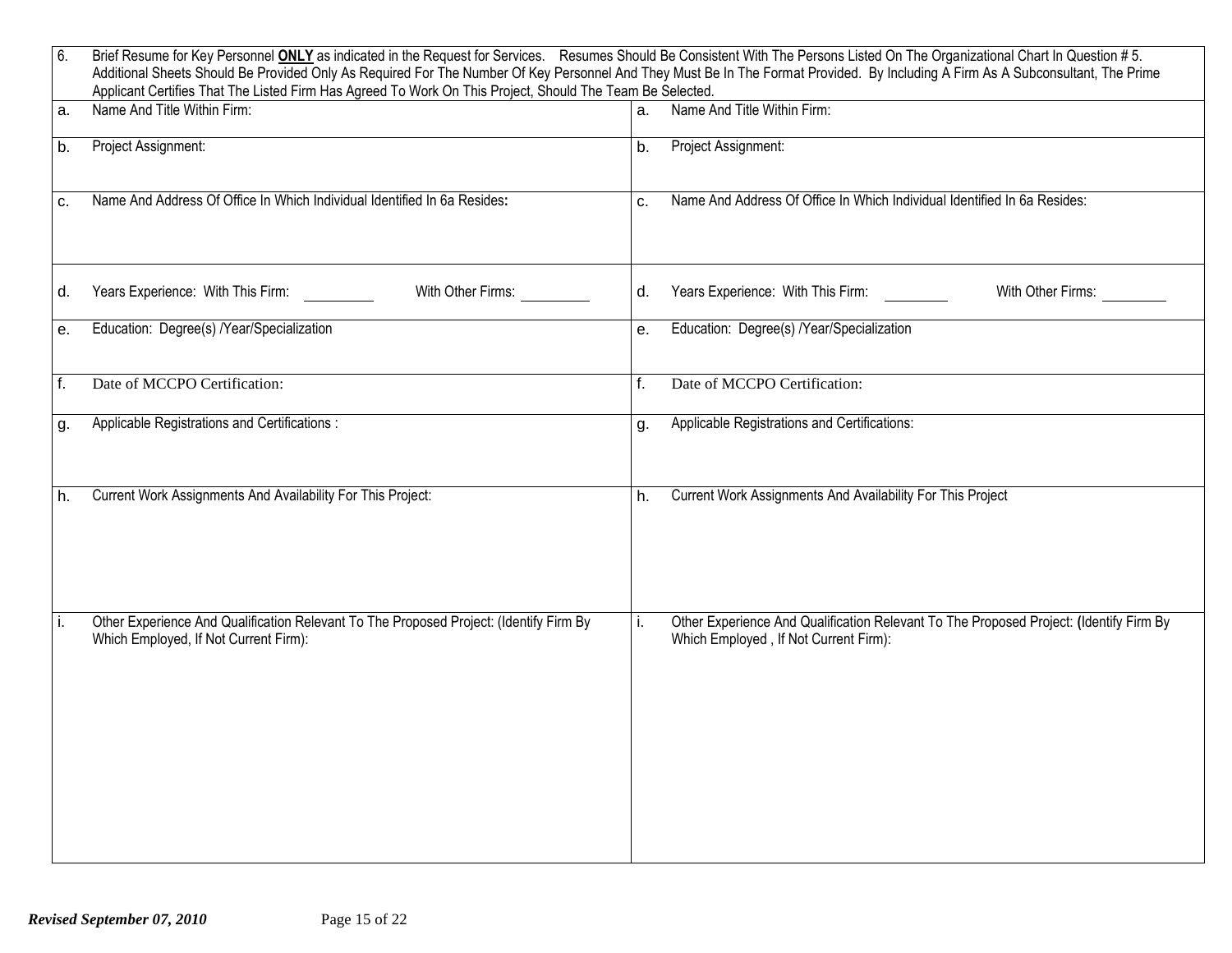| 7a               | Past Performance: List all Completed Projects, in excess of \$1.5 million, for which the Prime Applicant has performed, or has entered into a contract to perform Owner's Project Management<br>Services for all Public Agencies within the Commonwealth within the past 10 years. |                                                                       |                   |                 |            |                             |                     |                 |            |                  |
|------------------|------------------------------------------------------------------------------------------------------------------------------------------------------------------------------------------------------------------------------------------------------------------------------------|-----------------------------------------------------------------------|-------------------|-----------------|------------|-----------------------------|---------------------|-----------------|------------|------------------|
|                  | Project Name And                                                                                                                                                                                                                                                                   |                                                                       | c. Project Dollar | d. Completion   | e. On Time |                             |                     |                 | i. Dollar  |                  |
| а.               | Location                                                                                                                                                                                                                                                                           | b. Brief Description Of Project And<br>Services (Include Reference To | Value             | Date (Actual Or | (Yes Or    | f. Original<br>Construction | g. Change<br>Orders | h. Number<br>of | Value of   | j. Number<br>And |
|                  | Project Director                                                                                                                                                                                                                                                                   | Areas Of Similar Experience)                                          |                   | Estimate)       | No)        | Contract                    |                     | Accidents       | any Safety | Outcome Of       |
|                  |                                                                                                                                                                                                                                                                                    |                                                                       |                   |                 |            | Value                       |                     | and             | fines      | Legal            |
|                  |                                                                                                                                                                                                                                                                                    |                                                                       |                   |                 |            |                             |                     | Safety          |            | Actions          |
|                  |                                                                                                                                                                                                                                                                                    |                                                                       |                   |                 |            |                             |                     | Violations      |            |                  |
| (1)              |                                                                                                                                                                                                                                                                                    |                                                                       |                   |                 |            |                             |                     |                 |            |                  |
|                  |                                                                                                                                                                                                                                                                                    |                                                                       |                   |                 |            |                             |                     |                 |            |                  |
|                  |                                                                                                                                                                                                                                                                                    |                                                                       |                   |                 |            |                             |                     |                 |            |                  |
|                  |                                                                                                                                                                                                                                                                                    |                                                                       |                   |                 |            |                             |                     |                 |            |                  |
|                  |                                                                                                                                                                                                                                                                                    |                                                                       |                   |                 |            |                             |                     |                 |            |                  |
|                  |                                                                                                                                                                                                                                                                                    |                                                                       |                   |                 |            |                             |                     |                 |            |                  |
|                  |                                                                                                                                                                                                                                                                                    |                                                                       |                   |                 |            |                             |                     |                 |            |                  |
|                  |                                                                                                                                                                                                                                                                                    |                                                                       |                   |                 |            |                             |                     |                 |            |                  |
| (2)              |                                                                                                                                                                                                                                                                                    |                                                                       |                   |                 |            |                             |                     |                 |            |                  |
|                  |                                                                                                                                                                                                                                                                                    |                                                                       |                   |                 |            |                             |                     |                 |            |                  |
|                  |                                                                                                                                                                                                                                                                                    |                                                                       |                   |                 |            |                             |                     |                 |            |                  |
|                  |                                                                                                                                                                                                                                                                                    |                                                                       |                   |                 |            |                             |                     |                 |            |                  |
|                  |                                                                                                                                                                                                                                                                                    |                                                                       |                   |                 |            |                             |                     |                 |            |                  |
|                  |                                                                                                                                                                                                                                                                                    |                                                                       |                   |                 |            |                             |                     |                 |            |                  |
|                  |                                                                                                                                                                                                                                                                                    |                                                                       |                   |                 |            |                             |                     |                 |            |                  |
| $\overline{(3)}$ |                                                                                                                                                                                                                                                                                    |                                                                       |                   |                 |            |                             |                     |                 |            |                  |
|                  |                                                                                                                                                                                                                                                                                    |                                                                       |                   |                 |            |                             |                     |                 |            |                  |
|                  |                                                                                                                                                                                                                                                                                    |                                                                       |                   |                 |            |                             |                     |                 |            |                  |
|                  |                                                                                                                                                                                                                                                                                    |                                                                       |                   |                 |            |                             |                     |                 |            |                  |
|                  |                                                                                                                                                                                                                                                                                    |                                                                       |                   |                 |            |                             |                     |                 |            |                  |
|                  |                                                                                                                                                                                                                                                                                    |                                                                       |                   |                 |            |                             |                     |                 |            |                  |
|                  |                                                                                                                                                                                                                                                                                    |                                                                       |                   |                 |            |                             |                     |                 |            |                  |
| (4)              |                                                                                                                                                                                                                                                                                    |                                                                       |                   |                 |            |                             |                     |                 |            |                  |
|                  |                                                                                                                                                                                                                                                                                    |                                                                       |                   |                 |            |                             |                     |                 |            |                  |
|                  |                                                                                                                                                                                                                                                                                    |                                                                       |                   |                 |            |                             |                     |                 |            |                  |
|                  |                                                                                                                                                                                                                                                                                    |                                                                       |                   |                 |            |                             |                     |                 |            |                  |
|                  |                                                                                                                                                                                                                                                                                    |                                                                       |                   |                 |            |                             |                     |                 |            |                  |
|                  |                                                                                                                                                                                                                                                                                    |                                                                       |                   |                 |            |                             |                     |                 |            |                  |
| $\overline{(5)}$ |                                                                                                                                                                                                                                                                                    |                                                                       |                   |                 |            |                             |                     |                 |            |                  |
|                  |                                                                                                                                                                                                                                                                                    |                                                                       |                   |                 |            |                             |                     |                 |            |                  |
|                  |                                                                                                                                                                                                                                                                                    |                                                                       |                   |                 |            |                             |                     |                 |            |                  |
|                  |                                                                                                                                                                                                                                                                                    |                                                                       |                   |                 |            |                             |                     |                 |            |                  |
|                  |                                                                                                                                                                                                                                                                                    |                                                                       |                   |                 |            |                             |                     |                 |            |                  |
|                  |                                                                                                                                                                                                                                                                                    |                                                                       |                   |                 |            |                             |                     |                 |            |                  |
|                  |                                                                                                                                                                                                                                                                                    |                                                                       |                   |                 |            |                             |                     |                 |            |                  |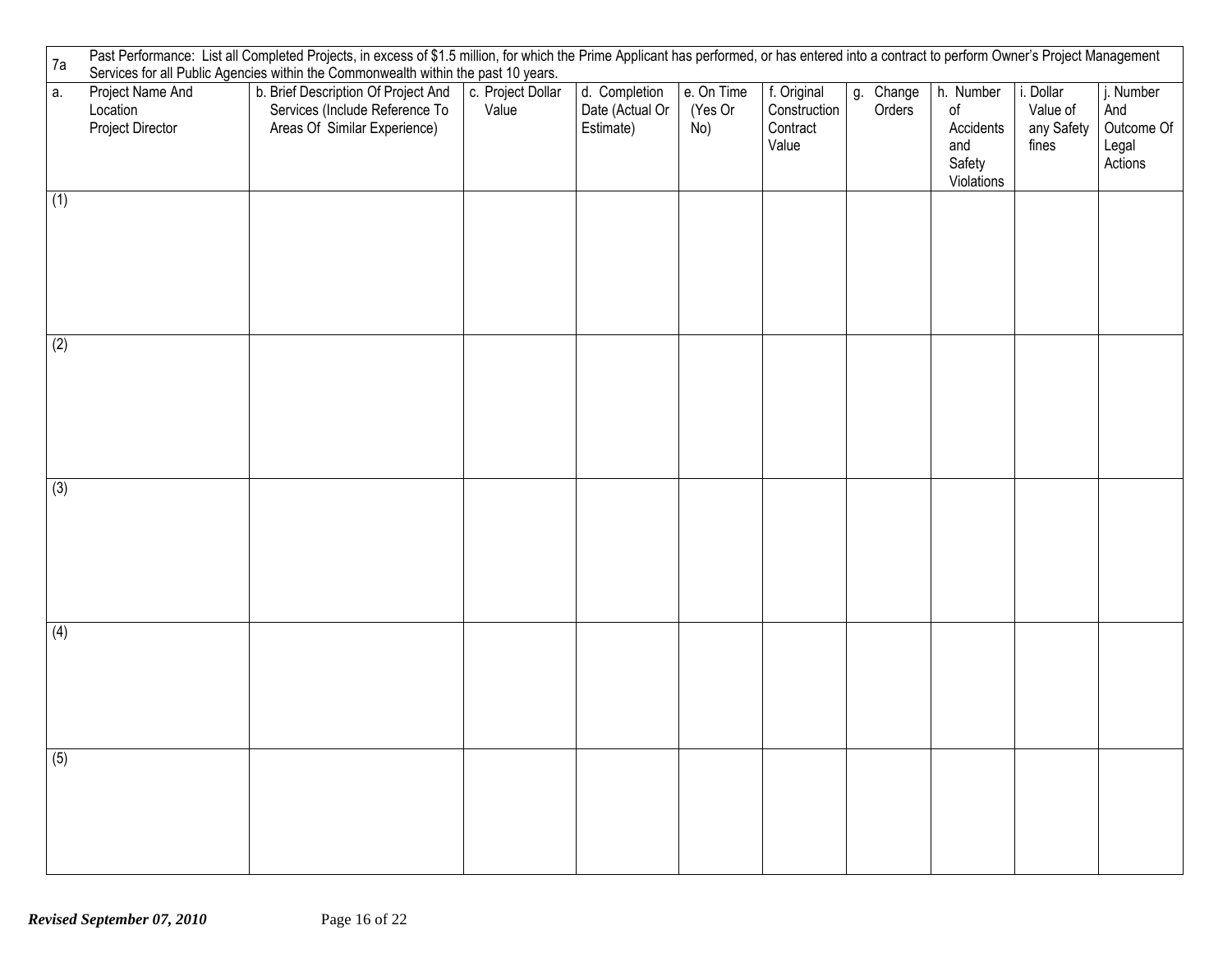| 7b.              | Past Performance: Provide the following information for those completed Projects listed above in 7a for which the Prime Applicant has performed, or has entered into a contract to perform<br>(cont) Owner's Project Management Services for all Public Agencies within the Commonwealth within the past 10 years. |                               |        |                                                                       |                                      |                                               |                                                  |  |  |
|------------------|--------------------------------------------------------------------------------------------------------------------------------------------------------------------------------------------------------------------------------------------------------------------------------------------------------------------|-------------------------------|--------|-----------------------------------------------------------------------|--------------------------------------|-----------------------------------------------|--------------------------------------------------|--|--|
|                  |                                                                                                                                                                                                                                                                                                                    |                               |        |                                                                       |                                      |                                               |                                                  |  |  |
| a.               | Project Name And<br>Location<br>Project Director                                                                                                                                                                                                                                                                   | b. Original<br>Project Budget | Budget | c. Final Project   d. If different, provide reason(s) for<br>variance | e. Original<br>Project<br>Completion | e. Actual<br>Project<br>Completion<br>On Time | f. If different, provide reason(s) for variance. |  |  |
|                  |                                                                                                                                                                                                                                                                                                                    |                               |        |                                                                       |                                      | (Yes or No)                                   |                                                  |  |  |
| (1)              |                                                                                                                                                                                                                                                                                                                    |                               |        |                                                                       |                                      |                                               |                                                  |  |  |
|                  |                                                                                                                                                                                                                                                                                                                    |                               |        |                                                                       |                                      |                                               |                                                  |  |  |
|                  |                                                                                                                                                                                                                                                                                                                    |                               |        |                                                                       |                                      |                                               |                                                  |  |  |
| $\overline{(2)}$ |                                                                                                                                                                                                                                                                                                                    |                               |        |                                                                       |                                      |                                               |                                                  |  |  |
|                  |                                                                                                                                                                                                                                                                                                                    |                               |        |                                                                       |                                      |                                               |                                                  |  |  |
|                  |                                                                                                                                                                                                                                                                                                                    |                               |        |                                                                       |                                      |                                               |                                                  |  |  |
|                  |                                                                                                                                                                                                                                                                                                                    |                               |        |                                                                       |                                      |                                               |                                                  |  |  |
|                  |                                                                                                                                                                                                                                                                                                                    |                               |        |                                                                       |                                      |                                               |                                                  |  |  |
|                  |                                                                                                                                                                                                                                                                                                                    |                               |        |                                                                       |                                      |                                               |                                                  |  |  |
| (3)              |                                                                                                                                                                                                                                                                                                                    |                               |        |                                                                       |                                      |                                               |                                                  |  |  |
|                  |                                                                                                                                                                                                                                                                                                                    |                               |        |                                                                       |                                      |                                               |                                                  |  |  |
|                  |                                                                                                                                                                                                                                                                                                                    |                               |        |                                                                       |                                      |                                               |                                                  |  |  |
|                  |                                                                                                                                                                                                                                                                                                                    |                               |        |                                                                       |                                      |                                               |                                                  |  |  |
|                  |                                                                                                                                                                                                                                                                                                                    |                               |        |                                                                       |                                      |                                               |                                                  |  |  |
| (4)              |                                                                                                                                                                                                                                                                                                                    |                               |        |                                                                       |                                      |                                               |                                                  |  |  |
|                  |                                                                                                                                                                                                                                                                                                                    |                               |        |                                                                       |                                      |                                               |                                                  |  |  |
|                  |                                                                                                                                                                                                                                                                                                                    |                               |        |                                                                       |                                      |                                               |                                                  |  |  |
|                  |                                                                                                                                                                                                                                                                                                                    |                               |        |                                                                       |                                      |                                               |                                                  |  |  |
|                  |                                                                                                                                                                                                                                                                                                                    |                               |        |                                                                       |                                      |                                               |                                                  |  |  |
| (5)              |                                                                                                                                                                                                                                                                                                                    |                               |        |                                                                       |                                      |                                               |                                                  |  |  |
|                  |                                                                                                                                                                                                                                                                                                                    |                               |        |                                                                       |                                      |                                               |                                                  |  |  |
|                  |                                                                                                                                                                                                                                                                                                                    |                               |        |                                                                       |                                      |                                               |                                                  |  |  |
|                  |                                                                                                                                                                                                                                                                                                                    |                               |        |                                                                       |                                      |                                               |                                                  |  |  |
|                  |                                                                                                                                                                                                                                                                                                                    |                               |        |                                                                       |                                      |                                               |                                                  |  |  |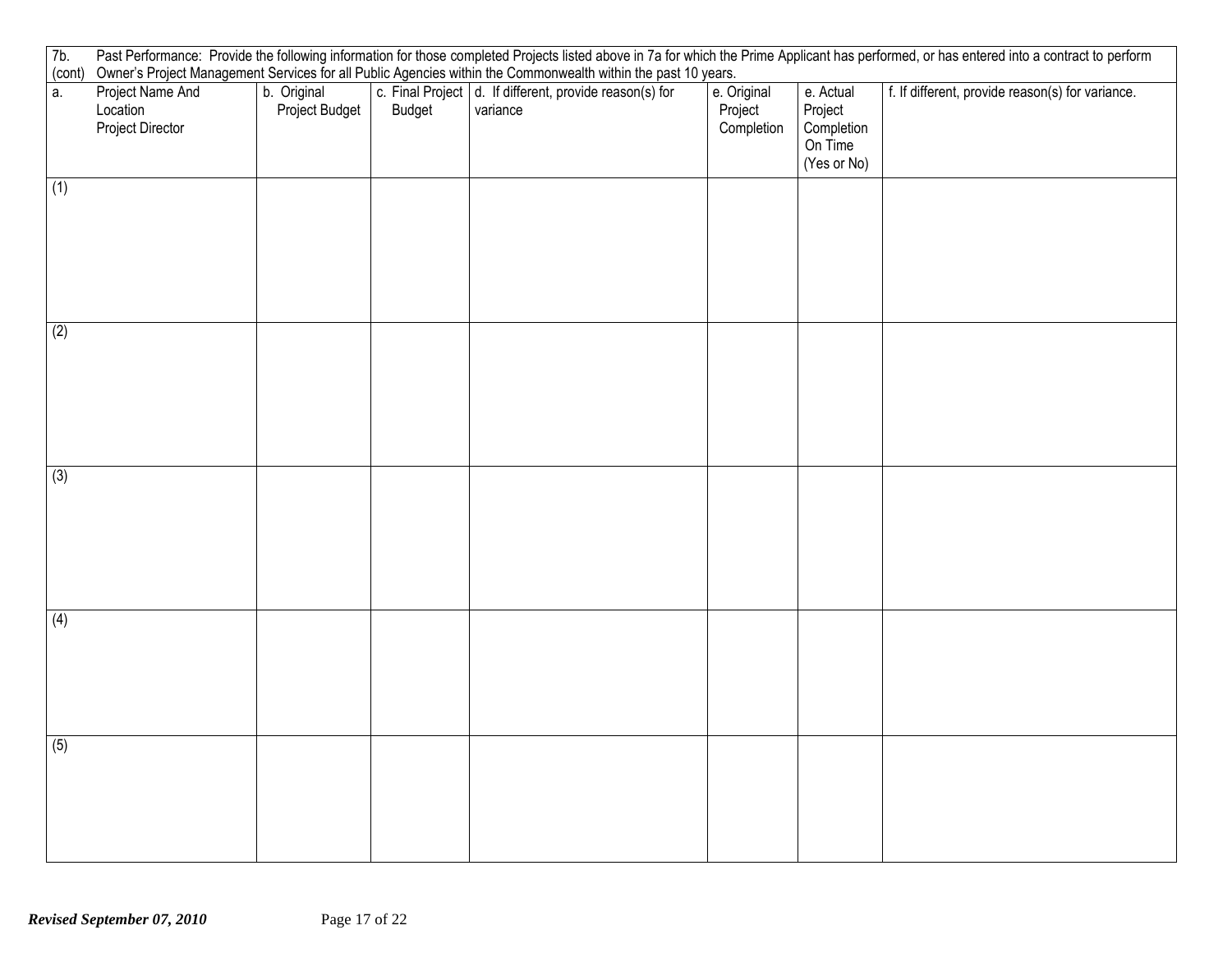| Capacity: Identify all current/ongoing Work by Prime Applicant, Joint-Venture Members or Subconsultants. Identify project participants and highlight any work<br>8.<br>involving the project participants identified in the response. |                                                                                                             |                               |                                 |                                  |                                                                        |                                                      |                                                      |                                         |
|---------------------------------------------------------------------------------------------------------------------------------------------------------------------------------------------------------------------------------------|-------------------------------------------------------------------------------------------------------------|-------------------------------|---------------------------------|----------------------------------|------------------------------------------------------------------------|------------------------------------------------------|------------------------------------------------------|-----------------------------------------|
| Project Name And<br>Location<br>Project Director<br>1.                                                                                                                                                                                | b. Brief Description Of<br>Project And Services<br>(Include Reference To<br>Areas Of Similar<br>Experience) | c. Original<br>Project Budget | d. Current<br>Project<br>Budget | d. Project<br>Completion<br>Date | e. Current<br>forecast<br>completion<br>date<br>On Time<br>(Yes Or No) | f. Original<br>Construction<br><b>Contract Value</b> | g. Number and<br>dollar value of<br>Change<br>Orders | h. Number and dollar value<br>of claims |
|                                                                                                                                                                                                                                       |                                                                                                             |                               |                                 |                                  |                                                                        |                                                      |                                                      |                                         |
| 2.                                                                                                                                                                                                                                    |                                                                                                             |                               |                                 |                                  |                                                                        |                                                      |                                                      |                                         |
| $\overline{3}$ .                                                                                                                                                                                                                      |                                                                                                             |                               |                                 |                                  |                                                                        |                                                      |                                                      |                                         |
| 4.                                                                                                                                                                                                                                    |                                                                                                             |                               |                                 |                                  |                                                                        |                                                      |                                                      |                                         |
| 5.                                                                                                                                                                                                                                    |                                                                                                             |                               |                                 |                                  |                                                                        |                                                      |                                                      |                                         |
| 6.                                                                                                                                                                                                                                    |                                                                                                             |                               |                                 |                                  |                                                                        |                                                      |                                                      |                                         |
| $\overline{7}$ .                                                                                                                                                                                                                      |                                                                                                             |                               |                                 |                                  |                                                                        |                                                      |                                                      |                                         |
| 8.                                                                                                                                                                                                                                    |                                                                                                             |                               |                                 |                                  |                                                                        |                                                      |                                                      |                                         |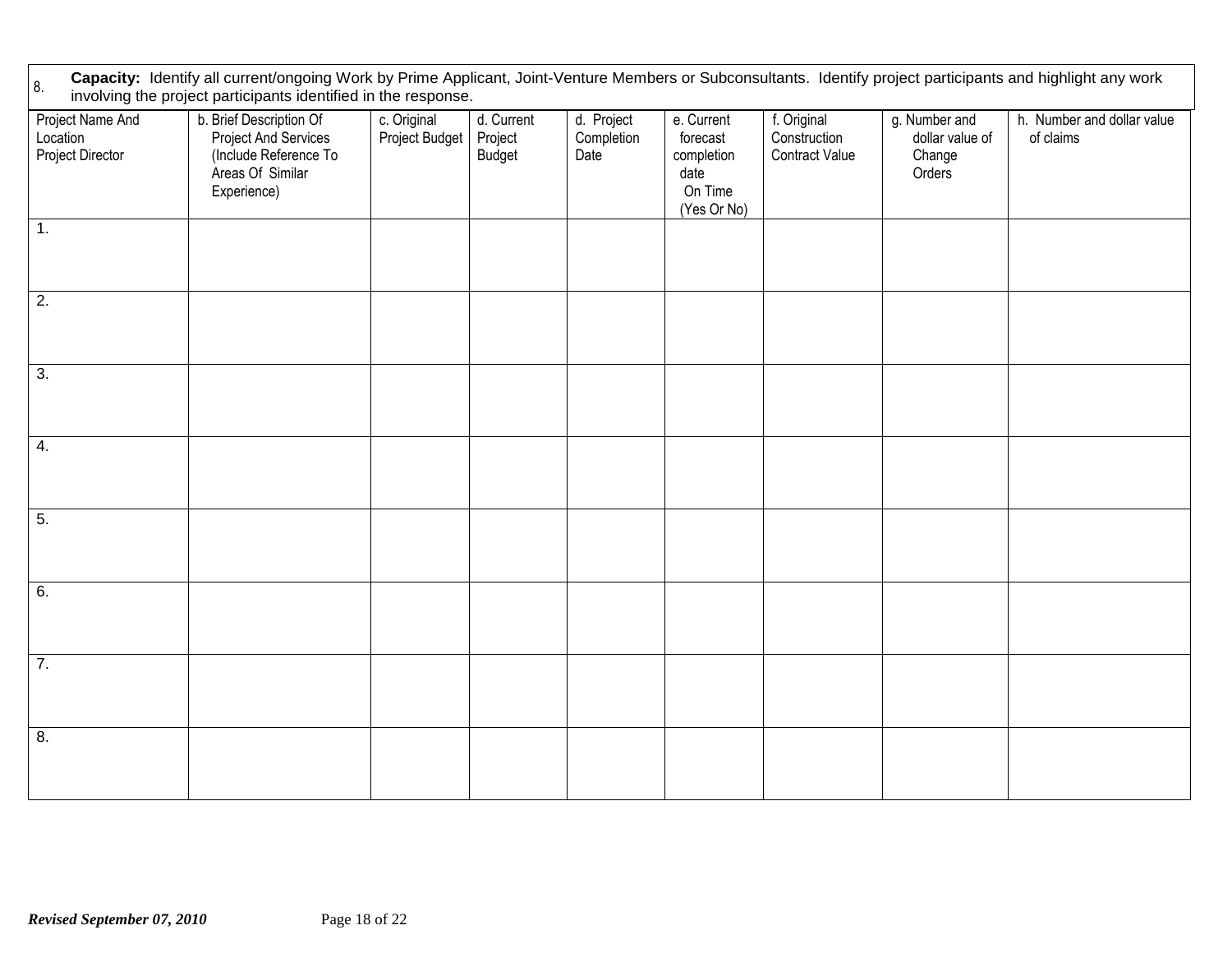| 9. | References: Provide the following information for completed and current Projects listed above in 7 and 8 for which the Prime Applicant has performed, or has entered into a contract to |                                                                                                                       |                           |                            |                  |                            |  |
|----|-----------------------------------------------------------------------------------------------------------------------------------------------------------------------------------------|-----------------------------------------------------------------------------------------------------------------------|---------------------------|----------------------------|------------------|----------------------------|--|
|    |                                                                                                                                                                                         | perform Owner's Project Management Services for all Public Agencies within the Commonwealth within the past 10 years. |                           |                            |                  |                            |  |
| а. | Project Name And                                                                                                                                                                        | Client's Name, Address and                                                                                            | Project Name And Location | Client's Name, Address and | Project Name And | Client's Name, Address and |  |
|    | Location                                                                                                                                                                                | Phone Number. Include Name                                                                                            | Project Director          | Phone Number. Include      | Location         | Phone Number. Include Name |  |
|    | Project Director                                                                                                                                                                        | of Contact Person                                                                                                     |                           | Name of Contact Person     | Project Director | of Contact Person          |  |
|    |                                                                                                                                                                                         |                                                                                                                       |                           |                            |                  |                            |  |
|    |                                                                                                                                                                                         |                                                                                                                       |                           |                            |                  |                            |  |
| 1) |                                                                                                                                                                                         |                                                                                                                       | 5)                        |                            | $\overline{9)}$  |                            |  |
|    |                                                                                                                                                                                         |                                                                                                                       |                           |                            |                  |                            |  |
|    |                                                                                                                                                                                         |                                                                                                                       |                           |                            |                  |                            |  |
|    |                                                                                                                                                                                         |                                                                                                                       |                           |                            |                  |                            |  |
|    |                                                                                                                                                                                         |                                                                                                                       |                           |                            |                  |                            |  |
|    |                                                                                                                                                                                         |                                                                                                                       |                           |                            |                  |                            |  |
|    |                                                                                                                                                                                         |                                                                                                                       |                           |                            |                  |                            |  |
|    |                                                                                                                                                                                         |                                                                                                                       |                           |                            |                  |                            |  |
| 2) |                                                                                                                                                                                         |                                                                                                                       | 6)                        |                            | 10)              |                            |  |
|    |                                                                                                                                                                                         |                                                                                                                       |                           |                            |                  |                            |  |
|    |                                                                                                                                                                                         |                                                                                                                       |                           |                            |                  |                            |  |
|    |                                                                                                                                                                                         |                                                                                                                       |                           |                            |                  |                            |  |
|    |                                                                                                                                                                                         |                                                                                                                       |                           |                            |                  |                            |  |
|    |                                                                                                                                                                                         |                                                                                                                       |                           |                            |                  |                            |  |
|    |                                                                                                                                                                                         |                                                                                                                       |                           |                            |                  |                            |  |
|    |                                                                                                                                                                                         |                                                                                                                       |                           |                            |                  |                            |  |
| 3) |                                                                                                                                                                                         |                                                                                                                       | $\overline{7}$            |                            | 11)              |                            |  |
|    |                                                                                                                                                                                         |                                                                                                                       |                           |                            |                  |                            |  |
|    |                                                                                                                                                                                         |                                                                                                                       |                           |                            |                  |                            |  |
|    |                                                                                                                                                                                         |                                                                                                                       |                           |                            |                  |                            |  |
|    |                                                                                                                                                                                         |                                                                                                                       |                           |                            |                  |                            |  |
|    |                                                                                                                                                                                         |                                                                                                                       |                           |                            |                  |                            |  |
|    |                                                                                                                                                                                         |                                                                                                                       |                           |                            |                  |                            |  |
| 4) |                                                                                                                                                                                         |                                                                                                                       | 8)                        |                            | 12)              |                            |  |
|    |                                                                                                                                                                                         |                                                                                                                       |                           |                            |                  |                            |  |
|    |                                                                                                                                                                                         |                                                                                                                       |                           |                            |                  |                            |  |
|    |                                                                                                                                                                                         |                                                                                                                       |                           |                            |                  |                            |  |
|    |                                                                                                                                                                                         |                                                                                                                       |                           |                            |                  |                            |  |
|    |                                                                                                                                                                                         |                                                                                                                       |                           |                            |                  |                            |  |
|    |                                                                                                                                                                                         |                                                                                                                       |                           |                            |                  |                            |  |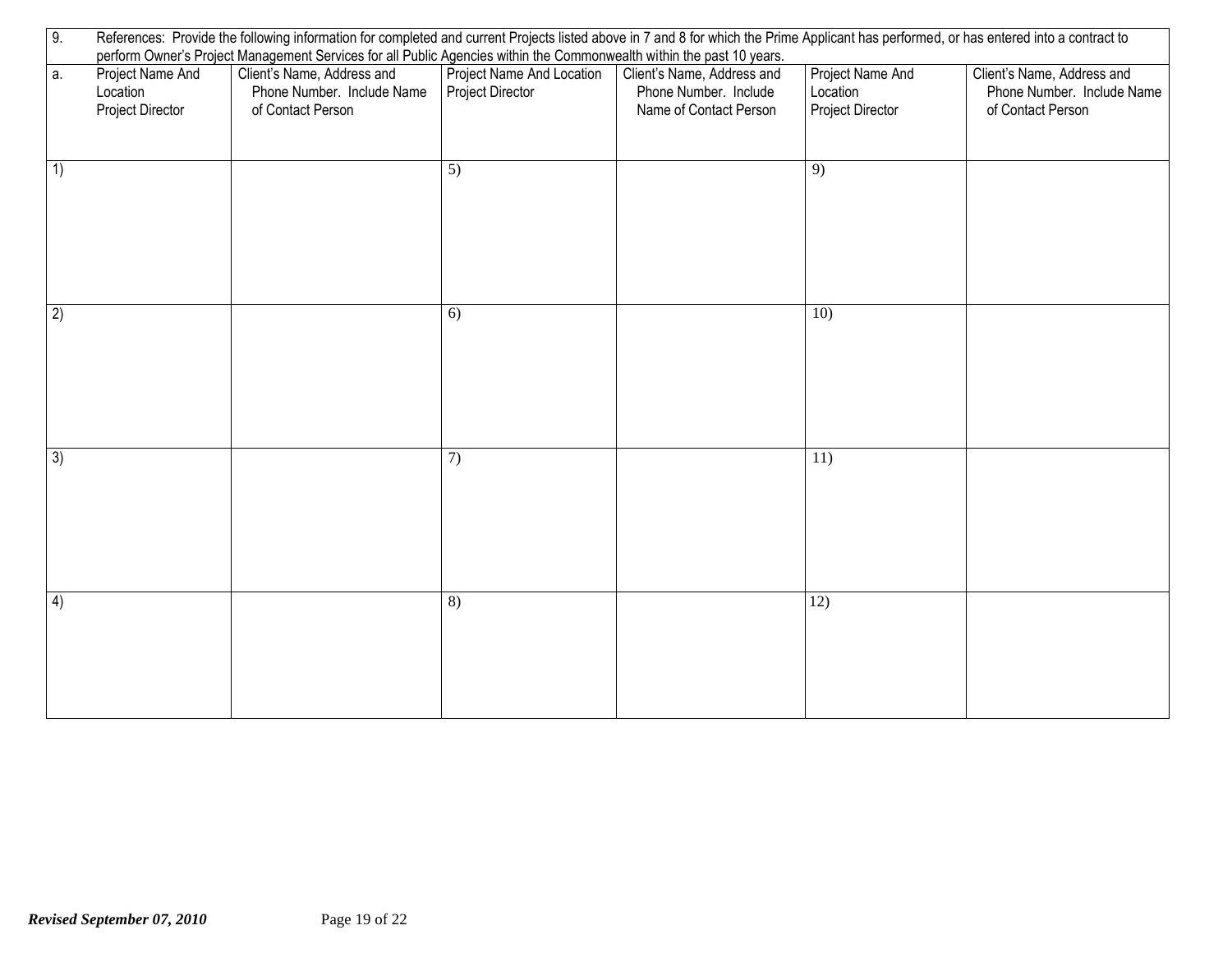| 9.  | Use This Space To Provide Any Additional Information Or Description Of Resources Supporting The Qualifications Of Your Firm And That Of Your Subconsultants. If Needed, Up To Three,<br>Double-Sided 8 1/2" X 11" Supplementary Sheets Will Be Accepted. APPLICANTS ARE REQUIRED TO RESPOND SPECIFICALLY IN THIS SECTION TO THE AREAS OF EXPERIENCE<br><b>REQUESTED.</b> |                        |      |
|-----|--------------------------------------------------------------------------------------------------------------------------------------------------------------------------------------------------------------------------------------------------------------------------------------------------------------------------------------------------------------------------|------------------------|------|
|     |                                                                                                                                                                                                                                                                                                                                                                          |                        |      |
|     |                                                                                                                                                                                                                                                                                                                                                                          |                        |      |
| 10. | I hereby certify that the undersigned is an Authorized Signatory of Firm and is a Principal or Officer of Firm. The information contained in this application is true, accurate and sworn to by the<br>undersigned under the pains and penalties of perjury.                                                                                                             |                        |      |
|     | Submitted By<br>(Signature)                                                                                                                                                                                                                                                                                                                                              | Printed Name And Title | Date |